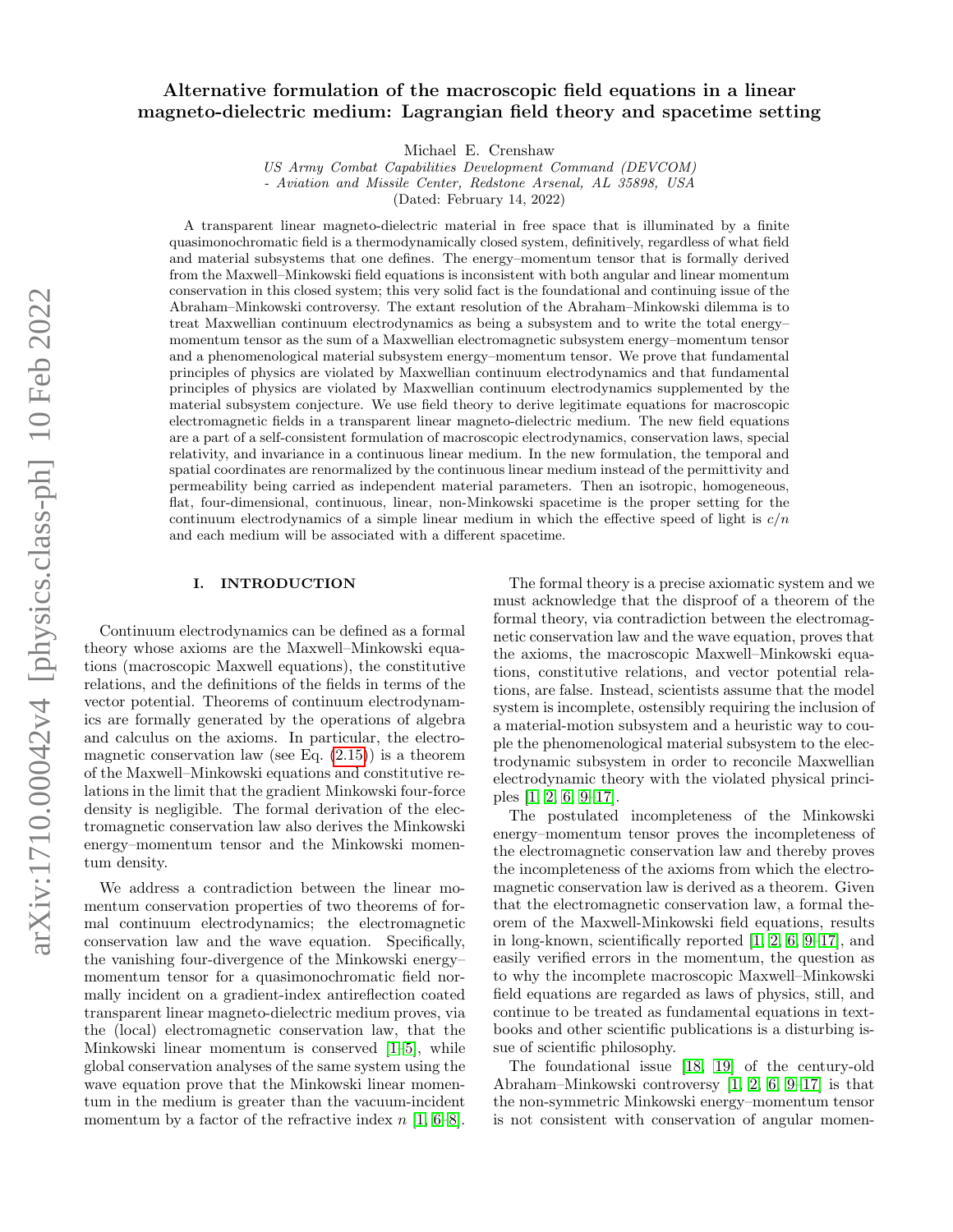tum. Originally an issue of angular momentum conservation [\[18,](#page-18-7) [19\]](#page-18-8), nowadays the Abraham–Minkowski controversy is typically characterized as a question about the physical meaning and usage of two different electromagnetic linear momentum formulas, the Minkowski electromagnetic momentum and the Abraham electromagnetic momentum, and the corresponding material subsystem momentums [\[1,](#page-18-0) [2,](#page-18-4) [6,](#page-18-2) [9](#page-18-5)[–17,](#page-18-6) [20\]](#page-18-9).

The 'modern' resolution of the Abraham–Minkowski controversy, reviewed in Sec. II, is to posit the existence of a material subsystem with a material subsystem energy–momentum tensor (or a material subsystem momentum)  $\begin{bmatrix} 1, & 2, & 6, & 9-17 \end{bmatrix}$  $\begin{bmatrix} 1, & 2, & 6, & 9-17 \end{bmatrix}$  $\begin{bmatrix} 1, & 2, & 6, & 9-17 \end{bmatrix}$  $\begin{bmatrix} 1, & 2, & 6, & 9-17 \end{bmatrix}$  $\begin{bmatrix} 1, & 2, & 6, & 9-17 \end{bmatrix}$  $\begin{bmatrix} 1, & 2, & 6, & 9-17 \end{bmatrix}$  $\begin{bmatrix} 1, & 2, & 6, & 9-17 \end{bmatrix}$ . The coupling between the electromagnetic and material subsystems is derived by global conservation of energy, global conservation of linear momentum, and conservation of angular momentum. Then we can write a total (field plus material) energy–momentum tensor (or the total momentum)  $[1, 6, 14, 15, 21]$  $[1, 6, 14, 15, 21]$  $[1, 6, 14, 15, 21]$  $[1, 6, 14, 15, 21]$  $[1, 6, 14, 15, 21]$ . Except, we prove that using the total (field plus material) energy–momentum tensor [\[1,](#page-18-0) [21\]](#page-18-12) in the electromagnetic conservation law repairs global linear momentum conservation and angular momentum conservation, by hand, but violates other physical principles, i.e. relativity and the Poynting theorem, that are wellknown to be satisfied by the Maxwell–Minkowski field equations. Then the conservation law is false without the material subsystem conjecture and it is false with the material subsystem conjecture.

Starting with Abraham [\[19\]](#page-18-8) in 1909, manifold disproofs [\[1,](#page-18-0) [2,](#page-18-4) [6,](#page-18-2) [9](#page-18-5)[–17\]](#page-18-6) of the electromagnetic conservation law also disprove the Maxwell–Minkowski equations, the axioms from which the conservation law is formally constructed as a theorem that becomes an identity in the limit that a transient is neglected. Then the falsification of the Maxwell-Minkowski equations is a centuryold matter of abstract algebra. Because the literature of the Abraham–Minkowski controversy contains a great amount of deflection about this point, we disprove several hypothetical resolutions of the issue in Sec. II, even though the disproof of the local electromagnetic conservation law is sufficient.

Minkowski spacetime is a model for the vacuum [\[22\]](#page-19-0). The spacetime conservation laws, Sec. III, are fundamental physical principles of Minkowski spacetime for the propagation of the unimpeded (no external forces), inviscid, incoherent, incompressible flow of non-interacting particles (nonpolar molecules, dust particles, or photons) in the continuum limit (fluid or light field (light fluid)) through an otherwise empty vacuum [\[23\]](#page-19-1). The conservation laws of Minkowski spacetime are fixed and immutable for any countable system obeying the specified conditions, for example, fluid flow in the vacuum or light flow in the vacuum. However, those laws change with physical circumstances. For example, the Navier–Stokes equation is a version of the spacetime conservation law that has been modified for a viscous flow through the otherwise empty vacuum.

Although the vacuum can be modeled as a Minkowski

spacetime, we show that the effective medium description of a transparent simple linear magneto-dielectric medium in the continuum limit corresponds to a linear, isotropic, homogeneous, flat, four-dimensional, continuous non-Minkowski 'material' spacetime in which the effective speed of light is  $c/n$ . Because the unimpeded, inviscid, incoherent flow of a spatially compressed (compressed and de-compressed at the boundaries of the material, but not otherwise compressible) light field is traveling through a region of space that is not a vacuum, we must develop the physical laws that apply in the 'material' spacetime. The Maxwell–Minkowski equations are readily derived by using Lagrangian field theory in Minkowski spacetime [\[24,](#page-19-2) [25\]](#page-19-3). In Secs. IV and V, we develop field theory for a non-empty region of space that responds linearly to electromagnetic radiation with a speed of light  $c/n$ .

The current author performed a simple application of special relativity using inertial reference frames moving uniformly along the surface of a large transparent linear dielectric in Ref. [\[26\]](#page-19-4). It was shown that Einstein's special relativity manifests differently for observers on opposite sides of the interface:  $i$ ) An observer on the vacuum side of the interface uses boundary conditions to describe events that occur inside the dielectric using Laue's [\[27\]](#page-19-5) dielectric special relativity with a vacuum Lorentz factor and a velocity-dependent index of refraction. ii) An observer on the dielectric side of the interface finds that the application of Einstein's relativity in a dielectric is best described by Rosen's [\[28\]](#page-19-6) dielectric special relativity in terms of a non-Lorentz (but Lorentz-like) factor that contains the permittivity of the dielectric and does not depend on the velocity of the dielectric. In Sec. VI, the derivation of Ref. [\[26\]](#page-19-4) is applied to a simple linear magneto-dielectric medium and the result demonstrates that the Lorentz-like factor for the observer inside the continuous medium depends on the permittivity and permeability through the index of refraction. An observer inside an arbitrarily large continuous linear, isotropic, homogeneous, magneto-dielectric medium determines that the velocity of light  $c/n$  is independent of the velocity of the source in accordance with the Principle of Relativity.

There are additional optical processes that need to be re-evaluated when they occur in a transparent, isotropic, homogeneous, continuous linear medium, instead of in the vacuum. In Sec. VII, we prove a linear, isotropic, homogeneous, flat, four-dimensional, continuous 'material' spacetime in which the temporal coordinate is normalized by the inverse of the square root of the permittivity and the spatial coordinates are normalized by the square root of the permeability. As has been known [\[29\]](#page-19-7), Lorentz invariance is not of symmetry of a linear medium. In Sec. VIII, we establish a refractive-index-dependent invariance for the medium-dependent non-Minkowski spacetime of a continuous linear medium. This result implies that Laue's theorem [\[30,](#page-19-8) [31\]](#page-19-9) and Noether's theorem [\[32\]](#page-19-10) are re-defined for a simple linear medium by the new invariance principle, however, we focus on the more com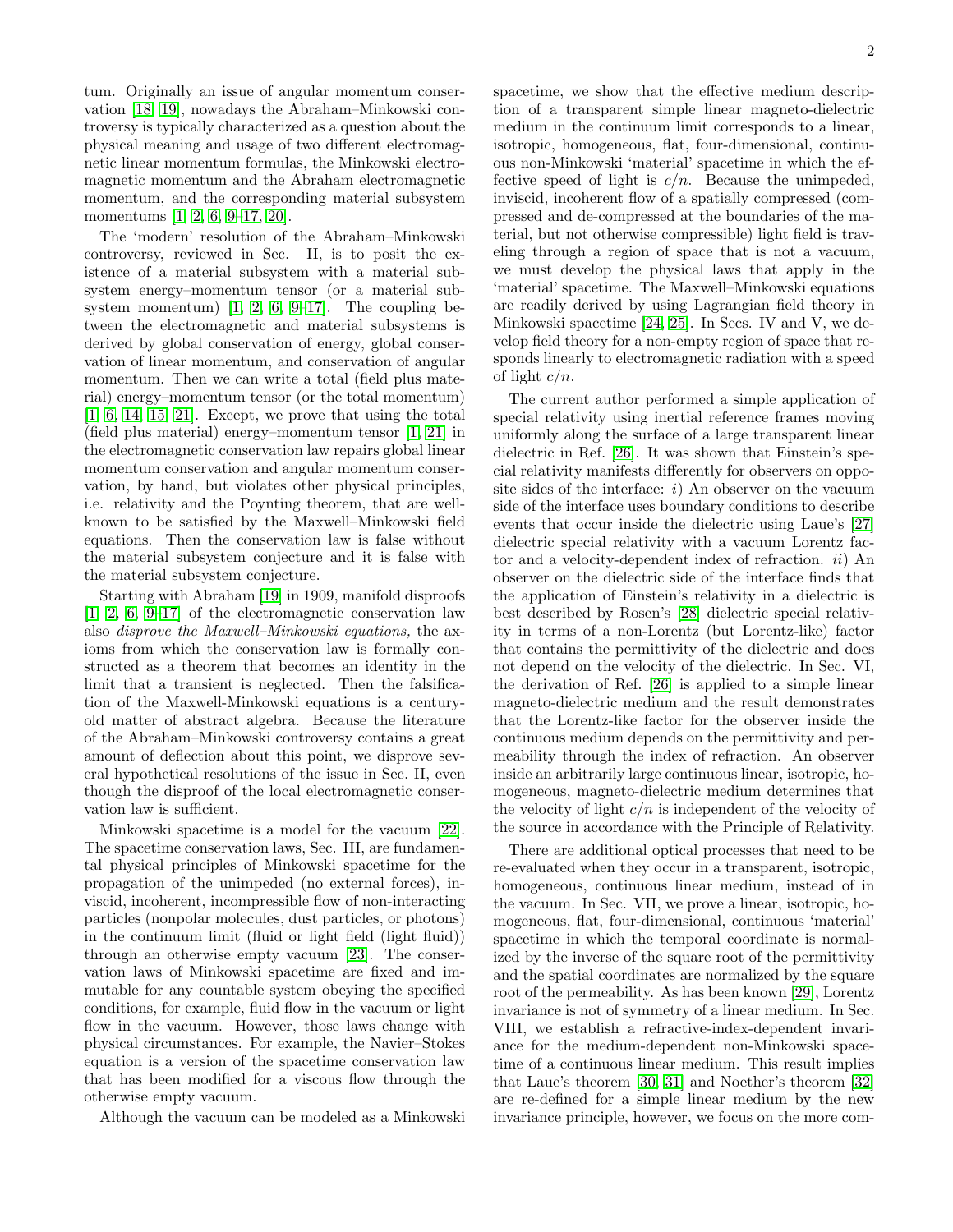mon electrodynamic principles and we do not derive these two theorems here. In Sec. IX, we construct a tensor formulation of continuum electrodynamics as theorems of the new field equations and note that the energy– momentum tensor is diagonally symmetric and that the electromagnetic energy and electromagnetic momentum are locally and globally conserved without the need for a material-motion subsystem. Finally, the new theory of continuum electrodynamics is shown to be consistent with the Balazs [\[33\]](#page-19-11) thought experiment and the Jones– Richard [\[34\]](#page-19-12) mirror experiment. It is shown that the uniform velocity of the center of mass-energy theorem depends on a constant mass-energy density. When applied to light propagation, the uniform velocity of the center of mass-energy theorem [\[34\]](#page-19-12) must be modified to account for the change in the volume occupied by the energy and momentum of the field that is accompanied by the corresponding change in the energy and momentum density, Sec. X.

# II. CONTINUUM ELECTRODYNAMICS

The model system consists of a finite quasimonochromatic electromagnetic field and a block of simple linear magneto-dielectric material located in a large finite volume  $\Sigma$  of free space. We define a simple linear medium as a transparent, isotropic, homogeneous, continuous linear medium that has no resonances near the center frequency of the quasimonochromatic field; the material is "effectively dispersionless at frequencies of interest" [\[10\]](#page-18-13) (There is some ambiguity in the terminology used in the literature because dispersion is actually treated in lowestorder in the 'dispersionless' cases. The refractive index  $n$ depends on the frequency of the field, but the frequency is treated as being constant for the duration of the quasimonochromatic field.) The material is initially at rest in the local frame. Unless the radiation is of extraordinary intensity and duration, the velocity of the material in the local frame will be non-relativistic and neglecting the effects of the material motion on the refractive index is an "extremely accurate approximation indeed" [\[17\]](#page-18-6). Then dispersion and velocity-dependence can be treated in lowest order such that the permittivity, permeability, and the refractive index can be represented by real constants. The values of these constants depend on the properties of the material and depend on the center frequency of the exciting quasimonochromatic field (dispersion is treated in lowest-order). The model system is the principal model of a simple linear medium that is extensively used in continuum electrodynamics, for example, the derivation of the Fresnel relations [\[35–](#page-19-13) [37\]](#page-19-14). The stationary 'dispersionless' limit is implicitly and explicitly used in most lowest-order expositions of the Abraham–Minkowski controversy [\[10\]](#page-18-13).

The electromagnetic theory is developed using vector and tensor formulations. For purposes of illustration, to compare magnitudes, for example, propagation of the field is discussed using the plane-wave limit. The plane-wave limit is a common abstraction with wellknown characteristics that allows paraxial problems to be treated in lowest-order with one spatial dimension, not to be confused with the assumption of uniform plane waves that are nonphysical due to their infinite energy. The plane-wave limit is used in the typical derivation of the Fresnel relations and many other elementary problems of continuum electrodynamics [\[35–](#page-19-13)[37\]](#page-19-14). The plane-wave limit is explicitly and implicitly used in many lowestorder expositions of the Abraham–Minkowski controversy.

The model quasimonochromatic field is initially in the vacuum and has a constant amplitude except for a short smooth turn-on transition and a short smooth turn-off transition. The field propagates toward and then enters the transparent, isotropic, homogeneous linear medium at normal incidence through a gradient-index antireflection coating. The field re-enters the vacuum through the gradient-index antireflection coating on the opposite side of the medium. The system, as defined, is obviously closed. In particular, any reflected field and whatever material motion that is imparted by the interaction with the field are part of the closed system along with the refracted and transmitted fields. Conservation laws can be applied to the thermodynamically closed system [\[2\]](#page-18-4).

There is no scientific error in deriving theoretical results for a limiting case in a closed system. Once the theoretical results are derived for the limiting case (quasimonochromatic field, lowest-order dispersion, stationary medium, no sources or sinks, etc), the theory can be extended to more detailed models.

Brevik [\[2,](#page-18-4) [4\]](#page-18-14) and Wang [\[5\]](#page-18-1) use the vanishing fourdivergence of the Minkowski energy–momentum tensor (see Eqs. [\(2.14a\)](#page-5-1) and [\(2.15\)](#page-5-0)) as a local conservation law [\[30\]](#page-19-8) to prove that the Minkowski energy

$$
U_M = \int_{\Sigma} \frac{\mathbf{D} \cdot \mathbf{E} + \mathbf{B} \cdot \mathbf{H}}{2} dv \qquad (2.1)
$$

and the Minkowski linear momentum

$$
\mathbf{G}_M = \int_{\Sigma} \frac{\mathbf{D} \times \mathbf{B}}{c} dv \tag{2.2}
$$

form a Lorentz four-vector  $(U_M, \mathbf{G}_M)$  in the limit that the Minkowski four-force density  $\mathbf{f}_M^{\alpha}$  that is associated with the gradient-index antireflection coating can be neglected. This is considered to be a resolution of the Abraham–Minkowski controversy because the elements of a Lorentz four-vector are globally conserved [\[5,](#page-18-1) [30\]](#page-19-8).

Except, that is not the case here. Although the Abraham–Minkowski dilemma was originally about conservation of angular momentum, it was well-known, almost from the outset of the controversy, that the Minkowski linear momentum  $G_M$  is not globally conserved [\[1,](#page-18-0) [6–](#page-18-2)[8\]](#page-18-3) thereby contradicting the determination [\[2,](#page-18-4) [4,](#page-18-14) [5\]](#page-18-1) that  $(U_M, \mathbf{G}_M)$  is a Lorentz four-vector.

That being said, it is common practice to dismiss the global conservation problem with the linear momen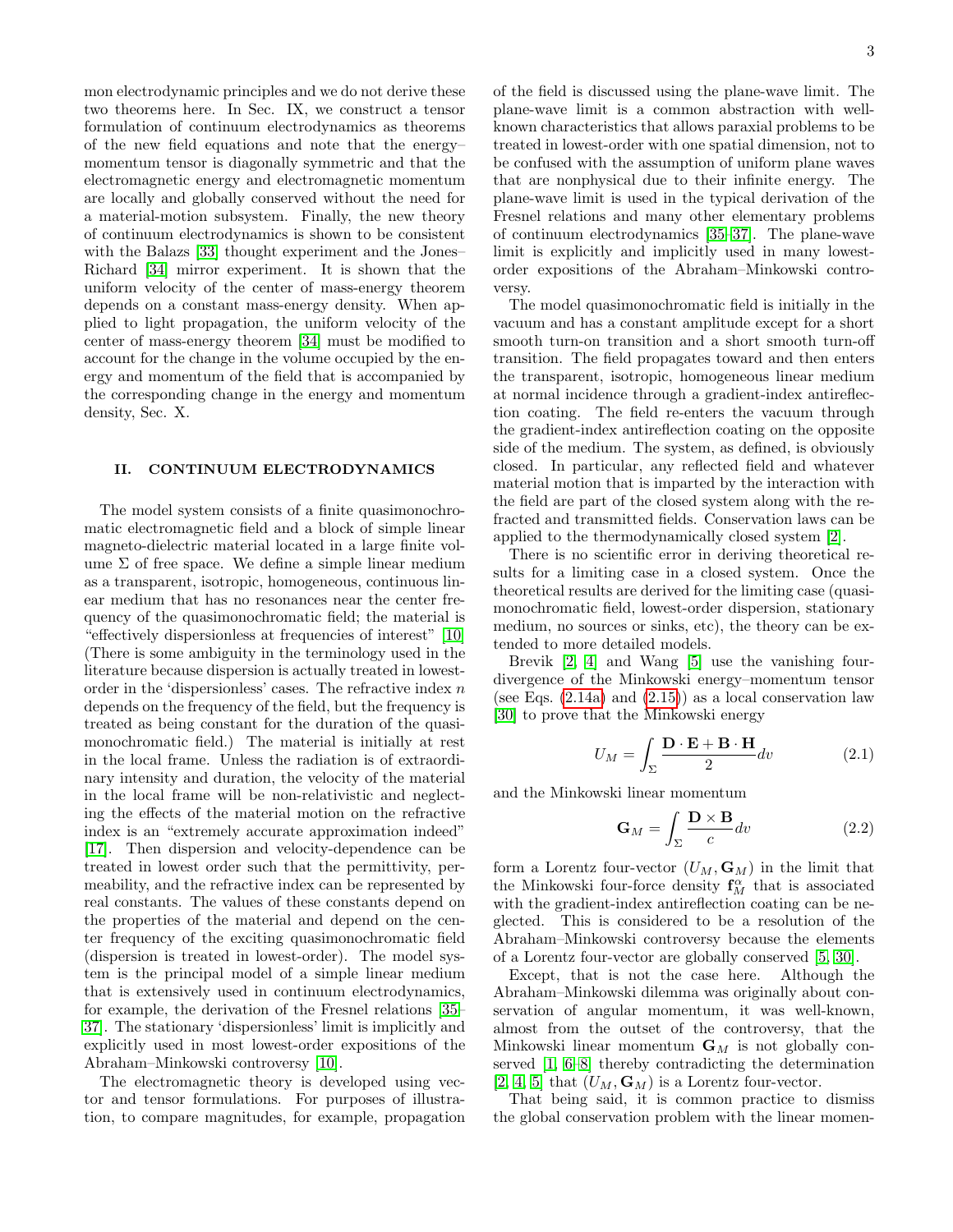tum by deeming the violation of global momentum conservation to be negligible based on the vanishing fourforce density  $\mathbf{f}_M^{\alpha}$  that appears as the right-hand side of the electromagnetic conservation law (see Eq. [\(2.14a\)](#page-5-1)). Although the practice is scientifically countenanced by appealing to the electromagnetic conservation law (see Eq. [\(2.15\)](#page-5-0)), the deduction contradicts the long–known, scientifically reported [\[1,](#page-18-0) [6](#page-18-2)[–8\]](#page-18-3) and easily verified fact that the Minkowski momentum in the material is the momentum of the field that is incident from the vacuum multiplied by a non-negligible factor of  $n$ .

A substantive contradiction exists between the (local) electromagnetic conservation law and the global conservation law. Adopting either the (local) electromagnetic conservation law or global conservation dictates the direction of the analysis and disproves the other. Although both aspects of the contradiction appear in the scientific literature, they typically appear separately thereby avoiding obvious contradictions. In their detailed, comprehensive review article, Pfeifer, Nieminen, Heckenberg, and Rubinsztein-Dunlop [\[1\]](#page-18-0), present both sides of the issue but, due to the structure of a review article, the two results appear in different sections of the article with the global result of a factor of  $n$  difference in the linear momentum being mentioned in Sec. III while the Minkowski momentum is described as (almost) conserved in Sec. VI-A in connection with the electromagnetic conservation law.

Next, we review the details of the argument using the familiar Maxwell–Minkowski formulation of macroscopic electrodynamics. Continuum electrodynamics can be described as a formal theory whose axioms are the Maxwell–Minkowski equations,

<span id="page-3-3"></span>
$$
\nabla \times \mathbf{H} - \frac{\partial \mathbf{D}}{\partial (ct)} = \frac{\mathbf{J}_f}{c}
$$
 (2.3a)

<span id="page-3-4"></span>
$$
\nabla \times \mathbf{E} + \frac{\partial \mathbf{B}}{\partial (ct)} = 0
$$
 (2.3b)

<span id="page-3-2"></span>
$$
\nabla \cdot \mathbf{D} = \rho_f \tag{2.3c}
$$

<span id="page-3-0"></span>
$$
\nabla \cdot \mathbf{B} = 0 \,, \tag{2.3d}
$$

and constitutive relations,

$$
\mathbf{D} = \varepsilon \mathbf{E} \tag{2.4a}
$$

$$
\mathbf{B} = \mu \mathbf{H} \tag{2.4b}
$$

<span id="page-3-1"></span>
$$
n = \sqrt{\varepsilon \mu} \,,\tag{2.4c}
$$

for the macroscopic fields  $E$ ,  $B$ ,  $D$ , and  $H$  in a simple linear magneto-dielectric medium. Later, the use of the wave equation will cause us to treat the relations between

the vector potential  $\bf{A}$  and the macroscopic fields (see Eqs.  $(2.17)$  as axioms, as well.

The free charge density  $\rho_f$  and the free current density  $J_f$  are macroscopic parameters. Also,  $\varepsilon$  is a continuum abstraction of the electric permittivity,  $\mu$  is a continuum abstraction of the magnetic permeability, and  $n$  is the macroscopic refractive index. The physical system, as we have defined it, allows us to treat the material parameters  $\varepsilon$ ,  $\mu$ , and  $n$  in lowest order as depending on the center frequency of the quasimonochromatic field but are otherwise single-valued real constants [\[35–](#page-19-13)[37\]](#page-19-14).

Describing the theoretical viewpoint of physics, Rindler [\[38\]](#page-19-15) states "a physical theory is an abstract mathematical model (much like Euclidian geometry) whose applications to the real world consist of correspondences between a subset of it and a subset of the real world". Continuum electrodynamics is constructed as a formal theory in this abstract mathematical framework by performing operations of algebra and calculus on the axioms. If any theorem of Eqs.  $(2.3)$ ,  $(2.4)$ , and  $(2.17)$  is proven false, then one or more of the axioms are proven false and all other theorems that are derived from the axioms are unproven.

Experimentalists [\[1,](#page-18-0) [20\]](#page-18-9) have a different viewpoint and are concerned about including the full set of physical effects that might affect measurements because their experimental conditions are not usually as pristine as a theoretical model. Real-world effects, like damping, material motion, higher orders of dispersion, electrostriction, non-linearity, etc, can be important in a general setting, but these effects are obviously not going to fix the essential contradiction between the (local) electromagnetic conservation law and global conservation in the physical theory of the specified model system. Adding these higher-order effects to a provably flawed model is a meritless appeal to complexity in the face of a contradiction between theorems of the Maxwell–Minkowski equations. Those higher-order effects can be incorporated later to align the theory with experiments over a broad range of conditions once the contradiction is resolved.

Derivations of the electromagnetic momentum density continuity equation (momentum conservation law) typically begin with the Lorentz force law [\[10,](#page-18-13) [35–](#page-19-13)[37\]](#page-19-14). The free charge momentum density  $\mathbf{p}_{mech}$  imparted by the field to a distribution of free charges in the continuum limit can be calculated by postulating the Lorentz force density [\[10,](#page-18-13) [35](#page-19-13)[–37\]](#page-19-14)

<span id="page-3-6"></span>
$$
\frac{d\mathbf{p}_{mech}}{dt} = \mathbf{f}_L = \rho_f \mathbf{E} + \frac{\mathbf{J}_f}{c} \times \mathbf{B}
$$
 (2.5)

as a physical law [\[39,](#page-19-16) [40\]](#page-19-17). The sources are eliminated in favor of the fields using the Gauss law, Eq. [\(2.3c\)](#page-3-2), to eliminate  $\rho_f$  and using the Maxwell–Ampère law, Eq. [\(2.3a\)](#page-3-3), to eliminate  $J_f$ . Then the momentum density  $p_{mech}$  imparted to the free-charge density can be calculated by integrating [\[10,](#page-18-13) [35](#page-19-13)[–37\]](#page-19-14)

<span id="page-3-5"></span>
$$
\rho_f \mathbf{E} + \frac{\mathbf{J}_f}{c} \times \mathbf{B} = (\nabla \cdot \mathbf{D}) \mathbf{E} + \left(\nabla \times \mathbf{H} - \frac{1}{c} \frac{\partial \mathbf{D}}{\partial t}\right) \times \mathbf{B}.
$$
 (2.6)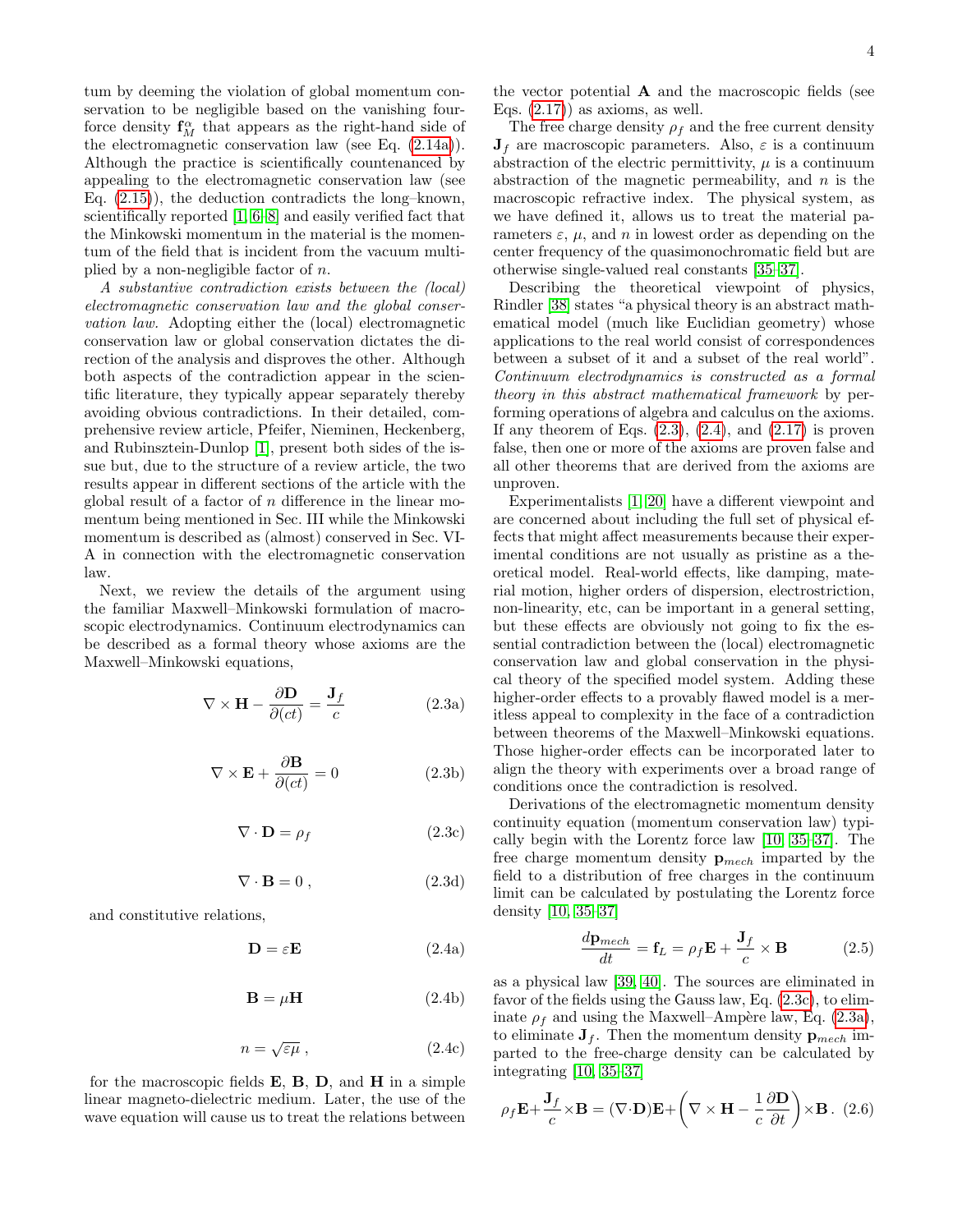Substituting the calculus identity

$$
\frac{\partial}{\partial t}(\mathbf{D} \times \mathbf{B}) = \frac{\partial \mathbf{D}}{\partial t} \times \mathbf{B} + \mathbf{D} \times \frac{\partial \mathbf{B}}{\partial t},\qquad(2.7)
$$

Faraday's law, Eq. [\(2.3b\)](#page-3-4), Thompson's law, Eq. [\(2.3d\)](#page-3-0), and Gauss's law into Eq. [\(2.6\)](#page-3-5) yields the momentum continuity equation [\[35–](#page-19-13)[37\]](#page-19-14)

$$
\rho_f \mathbf{E} + \frac{\mathbf{J}_f}{c} \times \mathbf{B} = (\nabla \cdot \mathbf{D})\mathbf{E} +
$$

<span id="page-4-4"></span>
$$
(\nabla \cdot \mathbf{B})\mathbf{H} - \mathbf{D} \times (\nabla \times \mathbf{E}) - \mathbf{B} \times (\nabla \times \mathbf{H}) - \frac{1}{c} \frac{\partial}{\partial t} (\mathbf{D} \times \mathbf{B}). \tag{2.8}
$$

The textbook derivation is simple and the steps have obvious physical meaning. The textbook derivation is not as rigorous as we would like because we are unnecessarily postulating the Lorentz force density law, Eq. [\(2.5\)](#page-3-6)  $[10, 35-37, 39, 40].$  $[10, 35-37, 39, 40].$  $[10, 35-37, 39, 40].$  $[10, 35-37, 39, 40].$  $[10, 35-37, 39, 40].$  $[10, 35-37, 39, 40].$ 

We propose an alternative derivation of the energy and momentum continuity equations as formal theorems of the Maxwell–Minkowski equations. We take the scalar product of Eq. [\(2.3b\)](#page-3-4) with H and the scalar product of Eq.  $(2.3a)$  with **E** and subtract the results to produce a continuity equation [\[41,](#page-19-18) [42\]](#page-19-19)

<span id="page-4-0"></span>
$$
\frac{1}{c}\left(\mathbf{E}\cdot\frac{\partial \mathbf{D}}{\partial t} + \mathbf{H}\cdot\frac{\partial \mathbf{B}}{\partial t}\right) + \nabla\cdot(\mathbf{E}\times\mathbf{H}) = -\frac{\mathbf{J}_f}{c}\cdot\mathbf{E} \tag{2.9}
$$

that is a valid theorem (Poynting's theorem) of the formal theory of continuum electrodynamics.

Adding the vector product of  $\bf{B}$  with Eq. [\(2.3a\)](#page-3-3), the vector product of  $D$  with Eq.  $(2.3b)$ , the product of Eq.  $(2.3d)$  with  $-\mathbf{H}$ , and the product of Eq.  $(2.3c)$  with −E produces the momentum continuity equation

$$
\frac{1}{c}\frac{\partial}{\partial t}(\mathbf{D}\times\mathbf{B}) + \mathbf{D}\times(\nabla\times\mathbf{E}) + \mathbf{B}\times(\nabla\times\mathbf{H})
$$

$$
-(\nabla\cdot\mathbf{D})\mathbf{E} - (\nabla\cdot\mathbf{B})\mathbf{H} = -\rho_f\mathbf{E} - \frac{1}{c}\mathbf{J}_f\times\mathbf{B} \quad (2.10)
$$

<span id="page-4-1"></span>that is also a formal theorem of Maxwellian continuum electrodynamics [\[42\]](#page-19-19).

The free charge density and the free charge current density are parameters that are determined by the specification of the system configuration. Then we can specify a system that consists of a neutral magneto-dielectric medium situated in the vacuum and illuminated by a finite quasimonochromatic field. The Maxwell–Minkowski equations, Eqs. [\(2.3\)](#page-3-0), become homogeneous Maxwell– Minkowski equations,

<span id="page-4-6"></span>
$$
\nabla \times \mathbf{H} - \frac{\partial \mathbf{D}}{\partial (ct)} = 0 \tag{2.11a}
$$

$$
\nabla \times \mathbf{E} + \frac{\partial \mathbf{B}}{\partial (ct)} = 0 \tag{2.11b}
$$

$$
\nabla \cdot \mathbf{D} = 0 \tag{2.11c}
$$

<span id="page-4-2"></span>
$$
\nabla \cdot \mathbf{B} = 0 \,, \tag{2.11d}
$$

for a neutral simple linear medium in the absence of the free charge density  $\rho_f$  and the free current density  $\mathbf{J}_f$ .

Reproducing the derivation of Eqs. [\(2.9\)](#page-4-0) and [\(2.10\)](#page-4-1) using the homogeneous Maxwell equations Eqs. [\(2.11\)](#page-4-2), we obtain the homogeneous electromagnetic continuity equations,

<span id="page-4-5"></span>
$$
\left(\mathbf{E} \cdot \frac{\partial \mathbf{D}}{\partial(ct)} + \mathbf{H} \cdot \frac{\partial \mathbf{B}}{\partial(ct)}\right) + \nabla \cdot (\mathbf{E} \times \mathbf{H}) = 0 \quad (2.12a)
$$
  

$$
\frac{\partial}{\partial(ct)} (\mathbf{D} \times \mathbf{B}) + \mathbf{D} \times (\nabla \times \mathbf{E}) + \mathbf{B} \times (\nabla \times \mathbf{H})
$$

$$
-(\nabla \cdot \mathbf{D})\mathbf{E} - (\nabla \cdot \mathbf{B})\mathbf{H} = 0 , \quad (2.12b)
$$

<span id="page-4-3"></span>that are formal theorems of the homogeneous Maxwell– Minkowski equations for a neutral magneto-dielectric linear medium.

The derivations of the electromagnetic continuity equations, Eqs.  $(2.9)$  and  $(2.10)$ , and the homogeneous electromagnetic continuity equations, Eqs. [\(2.12\)](#page-4-3), are straightforward theorems of the Maxwell–Minkowski equations and constitutive relations. The derivations and results present some significant features:

i) The energy continuity equation (Poynting's theorem) and the momentum continuity equations are identities of the Maxwell–Minkowski equations. The usual derivation [\[10,](#page-18-13) [35](#page-19-13)[–37\]](#page-19-14) as equations of motion of free charge density and free charge current density, Eq. [\(2.5\)](#page-3-6) to Eq. [\(2.8\)](#page-4-4), is not appropriate when applied to a neutral medium in which these densities do not exist. Therefore, the usual derivation as equations of motion of the free charge density and free charge current density is not appropriate, in general.

ii) The Lorentz force law is not a postulate of Maxwellian continuum electrodynamics [\[39,](#page-19-16) [40\]](#page-19-17). Instead, the Lorentz force density law, Eq. [\(2.5\)](#page-3-6), is a relation that is derived as part of a theorem, Eq. [\(2.10\)](#page-4-1), of the macroscopic Maxwell–Minkowski equations, Eqs. [\(2.3\)](#page-3-0), using the requirement that the change in mechanical momentum is equal and opposite to the change in electromagnetic momentum in a conservative system.

iii) The divergence of the Poynting vector appears in the energy continuity equations, Eq.  $(2.9)$  and  $(2.12a)$ , so that Poynting's vector is considered arbitrary to the extent that the curl of any vector field can be added to it [\[35,](#page-19-13) [37\]](#page-19-14). Except the energy continuity equation is derived as an identity of the Maxwell–Minkowski equations that do not admit an arbitrary vector field in that manner.

 $iv$ ) The charge continuity equation (charge conservation law)

$$
\frac{\partial \rho_f}{\partial t} + \nabla \cdot \mathbf{J}_f = 0 \tag{2.13}
$$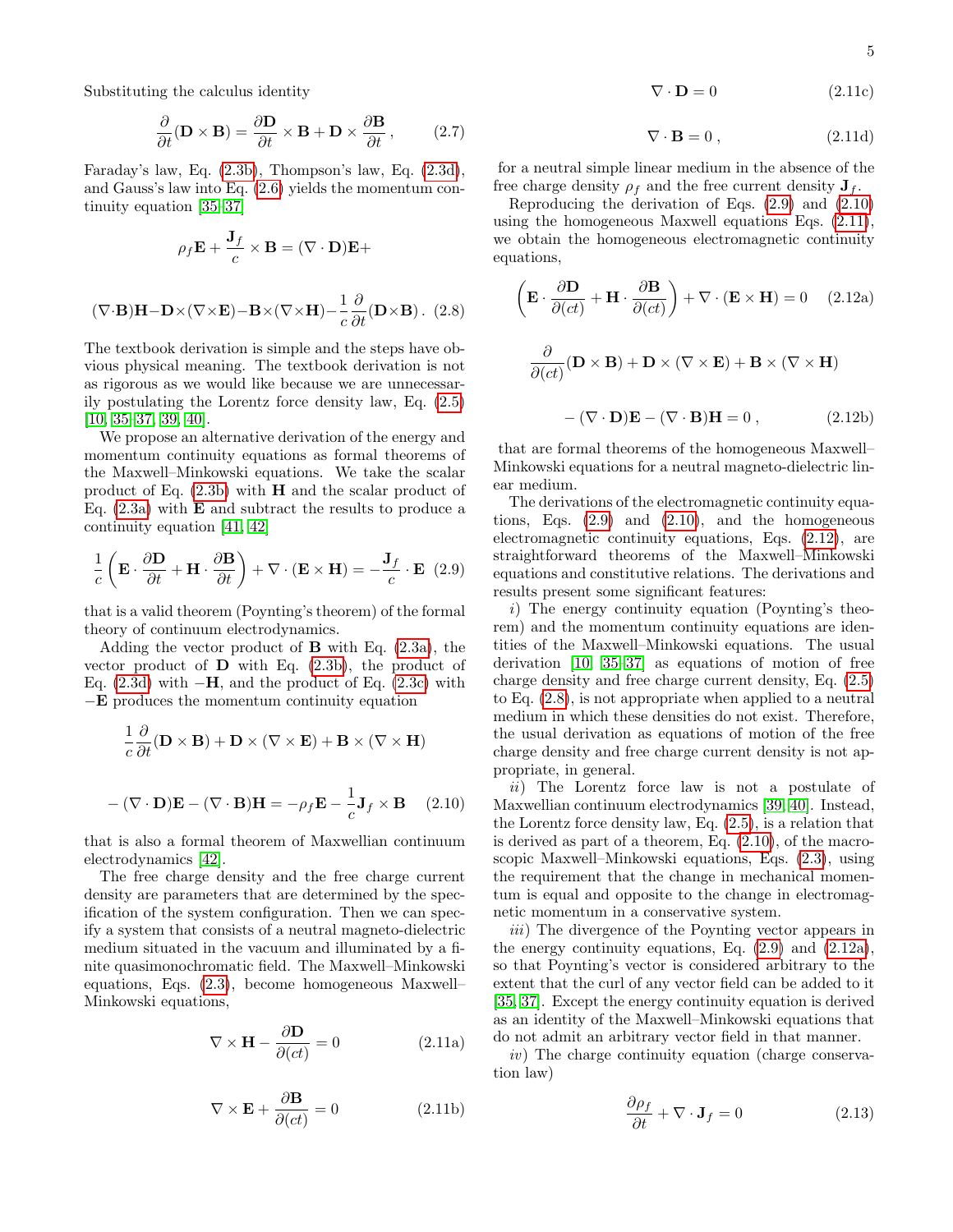can be derived by substituting Eq. [\(2.3c\)](#page-3-2) into the divergence of Eq. [\(2.3a\)](#page-3-3). A continuity equation (conservation law), see Sec. III, describes the unimpeded, inviscid, incoherent, incompressible flow of non-interacting particles in the continuum limit through otherwise empty space (vacuum). The presence of a density of interacting charged material particles flowing unimpeded through a continuous polarizable/magnetizable material medium is not consistent with the conditions for a spacetime continuity equation that is derived for noninteracting particles in the continuum limit traveling unimpeded in the vacuum, Sec. III. We let  $\rho_f = 0$  and  $\mathbf{J}_f = 0$  in order to treat the fundamental case of propagation of the field through a neutral linear medium.

v) The theoretical procedure can be applied to derive analogous energy and momentum equations for the microscopic fields as identities of the microscopic Maxwell equations, instead of as equations of motion for the free charge density and free charge current density in the vacuum. The comments about the continuity equations apply in similar form to the field in the vacuum.

As a matter of linear algebra, Eqs. [\(2.12\)](#page-4-3) can be written row-wise as a differential equation [\[42\]](#page-19-19). We write Eq. [\(2.12b\)](#page-4-3) in component form as [\[35\]](#page-19-13)

$$
\frac{\partial (\mathbf{D} \times \mathbf{B})^i}{\partial (ct)} + \sum_j \frac{\partial}{\partial x^j} \mathsf{W}_c^{-ij} = - \frac{\varepsilon \mathbf{E}^2}{2} \frac{\nabla \varepsilon}{\varepsilon} - \frac{\mu \mathbf{H}^2}{2} \frac{\nabla \mu}{\mu}
$$

using the constitutive relations, Eqs. [\(2.4\)](#page-3-1). Then [\[35\]](#page-19-13),

<span id="page-5-1"></span>
$$
\partial_{\beta} \mathsf{T}_{M}^{\alpha\beta} = \mathbf{f}_{M}^{\alpha} \tag{2.14a}
$$

1  $\perp$  $\overline{1}$  $\overline{1}$ 

<span id="page-5-3"></span>
$$
\mathsf{T}_{M}^{\alpha\beta} = \begin{bmatrix} \frac{1}{2} (\mathbf{D} \cdot \mathbf{E} + \mathbf{B} \cdot \mathbf{H}) & (\mathbf{E} \times \mathbf{H})^{1} & (\mathbf{E} \times \mathbf{H})^{2} & (\mathbf{E} \times \mathbf{H})^{3} \\ (\mathbf{D} \times \mathbf{B})^{1} & \mathsf{W}^{11} & \mathsf{W}^{12} & \mathsf{W}^{13} \\ (\mathbf{D} \times \mathbf{B})^{2} & \mathsf{W}^{21} & \mathsf{W}^{22} & \mathsf{W}^{23} \\ (\mathbf{D} \times \mathbf{B})^{3} & \mathsf{W}^{31} & \mathsf{W}^{32} & \mathsf{W}^{33} \\ & & & & & & \\ (2.14b) & & & & & \end{bmatrix}
$$

$$
\mathbf{W}^{ij} = -D^i E^j - B^i H^j + \frac{1}{2} (\mathbf{D} \cdot \mathbf{E} + \mathbf{B} \cdot \mathbf{H}) \delta^{ij} \quad (2.14c)
$$

$$
\mathbf{f}_M^{\alpha} = \left(0, -\frac{\varepsilon \mathbf{E}^2}{2} \frac{\nabla \varepsilon}{\varepsilon} - \frac{\mu \mathbf{H}^2}{2} \frac{\nabla \mu}{\mu}\right) \tag{2.14d}
$$

<span id="page-5-4"></span>
$$
\partial_{\beta} = \left(\frac{\partial}{\partial (ct)}, \frac{\partial}{\partial x}, \frac{\partial}{\partial y}, \frac{\partial}{\partial z}\right) \tag{2.14e}
$$

is a formal theorem of the homogeneous electromagnetic continuity equations, Eqs. [\(2.12\)](#page-4-3), as well as a formal theorem of the homogeneous Maxwell–Minkowski equations, Eqs. [\(2.11\)](#page-4-2). Specifically, the Minkowski energy–momentum tensor (matrix)  $T_M^{\alpha\beta}$ , Eq. [\(2.14b\)](#page-5-3), the Minkowski energy density  $u = \mathsf{T}_{\mathcal{M}}^{00}$ , and the Minkowski momentum density  $\mathbf{g}_M = (\mathsf{T}^{10}_M, \mathsf{T}^{20}_M, \mathsf{T}^{30}_M)$  are formally derived from the axioms of continuum electrodynamics, the Maxwell–Minkowski and constitutive equations, as part of the theorem for the continuity equation, Eq. [\(2.14a\)](#page-5-1).

In the limit that the gradient Minkowski four-force density  $\mathbf{f}_M^{\alpha}$  is negligible, Eq. [\(2.14a\)](#page-5-1) becomes

<span id="page-5-0"></span>
$$
\partial_{\beta} \mathsf{T}_{M}^{\alpha\beta} = 0 , \qquad (2.15)
$$

which is known as the electromagnetic conservation law. An equivalent statement is that the Minkowski momentum is 'almost' conserved based on the identity, Eq. [\(2.14\)](#page-5-4), in the case the Minkowski four-force can be treated as negligible [\[1](#page-18-0)[–5\]](#page-18-1). Conservation of the Minkowski energy and Minkowski momentum is an obviously correct implementation of the electromagnetic conservation law, Eq. [\(2.15\)](#page-5-0), and there is a large body of work that is based on conservation of the Minkowski momentum  $[1-5]$  $[1-5]$ .

In contradiction, there is a large body of scientific work that proves that the Minkowski momentum is neither conserved nor almost conserved [\[1,](#page-18-0) [6–](#page-18-2)[8\]](#page-18-3). The wave equation

<span id="page-5-5"></span>
$$
\nabla \times (\nabla \times \mathbf{A}) + \frac{n^2}{c^2} \frac{\partial^2 \mathbf{A}}{\partial t^2} = \frac{\nabla \mu}{\mu} \times (\nabla \times \mathbf{A}) \qquad (2.16)
$$

is also a theorem of the Maxwell–Minkowski equations, Eq. [\(2.11\)](#page-4-2), with the constitutive relations, Eq. [\(2.4\)](#page-3-1), and the Coulomb-gauge definition of the macroscopic fields

$$
\mathbf{E} = -\frac{\partial \mathbf{A}}{\partial (ct)} \tag{2.17a}
$$

<span id="page-5-2"></span>
$$
\mathbf{B} = \nabla \times \mathbf{A} \tag{2.17b}
$$

in terms of the vector potential A. The Coulomb gauge is suitable for a sourceless medium,  $\rho_f = 0$  and  $\mathbf{J}_f = 0$ , allowing the scalar potential  $\Phi$  to be suppressed.

The derivation of the wave equation theorem, Eq.  $(2.16)$ , consists of substituting Eqs.  $(2.4)$  and  $(2.17)$  into the homogeneous Maxwell–Ampère law, Eq. [\(2.11a\)](#page-4-6). Repeated analyses of the wave equation and wave propagation, for over a century, have disclosed that the Minkowski electromagnetic momentum in an antireflection-coated transparent linear dielectric is greater that the incident momentum by a non-negligible multiplicative factor of  $n \; [1, 6-8]$  $n \; [1, 6-8]$  $n \; [1, 6-8]$  $n \; [1, 6-8]$ . Acknowledgment of this easily verified theoretical fact is present in the scientific record, where the Minkowski pull-force is the hypothetical source of this momentum difference and there is no need to repeat the wave propagation analyses here.

In order to be complete, but concise, we provide a short demonstration using global conservation of energy to prove that Minkowski linear momentum is not conserved in a linear dielectric [\[1,](#page-18-0) [6–](#page-18-2)[8\]](#page-18-3). For a monochromatic field of frequency  $\omega_f$  with refractive index  $n(\omega_f)$ in which the vector potential amplitude of the incident field is  $A_0$ , the Minkowski energy density [\[35–](#page-19-13)[37\]](#page-19-14) of the field in the medium is

$$
u_M = \frac{1}{2}(\mathbf{D} \cdot \mathbf{E} + \mathbf{B} \cdot \mathbf{B}) = \frac{\omega_f^2 n^2}{2c^2} |A|^2 = \frac{\omega_f^2 n}{2c^2} |A_0|^2 \tag{2.18}
$$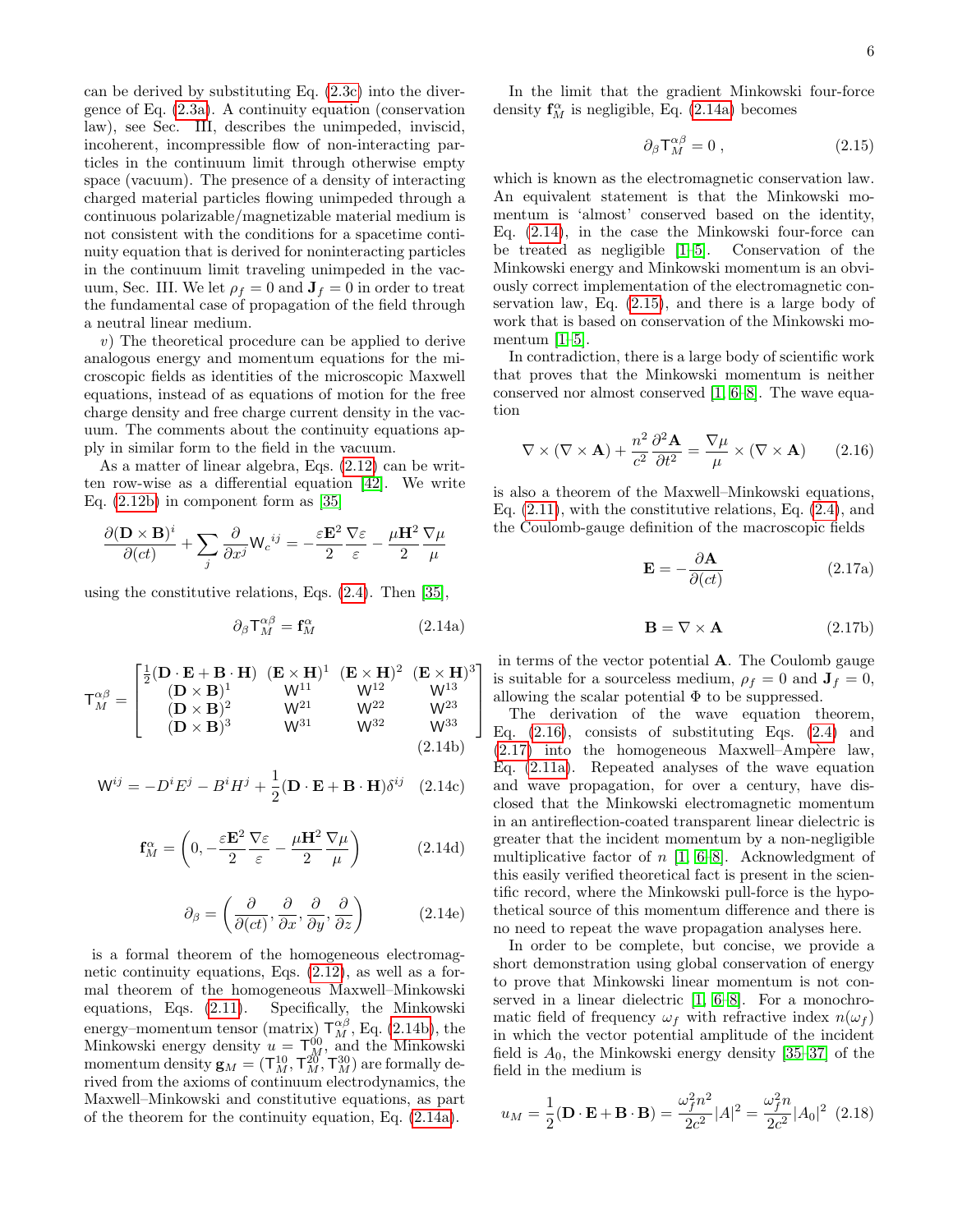in the plane-wave limit.

Due to the reduced velocity of light in the dielectric, a quasimonochromatic field in the plane-wave limit has an extent along the propagation direction (the longitudinal width) that differs from the longitudinal extent of the incident field w by a factor of  $1/n$  [\[42\]](#page-19-19). The Minkowski energy of a quasimonochromatic field of cross-sectional area σ

<span id="page-6-1"></span>
$$
U_M = \frac{1}{2} \int_{\Sigma} (\mathbf{D} \cdot \mathbf{E} + \mathbf{B} \cdot \mathbf{B}) \sigma dz = \frac{\omega_f^2 w \sigma}{2c^2} |A_0|^2 \quad (2.19)
$$

is constant in time as the field propagates from the vacuum (longitudinal field width  $w$ ) and into the dielectric (width  $w/n$ ) through a gradient-index antireflection coating in the plane-wave limit. For the same quasimonochromatic field, the Minkowski momentum is

<span id="page-6-0"></span>
$$
\mathbf{G}_M = \int_{\Sigma} \frac{\mathbf{D} \times \mathbf{B}}{c} \sigma dz = \frac{\omega_f^2 n w \sigma}{2c^2} |A_0^2| \hat{\mathbf{k}} \tag{2.20}
$$

based on the Minkowski momentum density

$$
\mathbf{g}_M = \frac{\mathbf{D} \times \mathbf{B}}{c} = \frac{\omega_f^2 n^2}{2c^2} |A_0^2| \hat{\mathbf{k}}.
$$
 (2.21)

Comparing the formula for the Minkowski momentum, Eq. [\(2.20\)](#page-6-0), with the formula for the conserved energy, Eq. [\(2.19\)](#page-6-1), on the basis of the vector potential magnitude shows that the momentum of the electromagnetic field in the medium is not globally conserved by a factor of  $n$  for a finite field, even though this contradicts the (local) electromagnetic conservation law, Eq. [\(2.15\)](#page-5-0). The fact that a theorem of Maxwellian continuum electrodynamics is proven false by another theorem of Maxwellian continuum electrodynamics proves that one or more of the axioms of the formal theory, the Maxwell–Minkowski equations, the constitutive relations, and the vector potential relations, are false.

Incomplete is also false, nuanced false, but false nevertheless. The extant resolution of the Abraham– Minkowski controversy consists of adding a phenomenological material-motion energy–momentum tensor to a Maxwellian electromagnetic energy–momentum tensor (or adding a phenomenological material-motion momentum to a Maxwellian electromagnetic momentum) [\[1,](#page-18-0) [2,](#page-18-4) [6,](#page-18-2) [9](#page-18-5)[–17\]](#page-18-6). The resolution is a tautology: the whole is the sum of the parts. However, the Maxwellian electromagnetic subsystem is still incomplete because the Maxwell– Minkowski equations are not coupled to the material subsystem equations of motion. Likewise, the material equations of motion remain incomplete. Instead of completing the subsystem equations of motion for both subsystems, the electrodynamic energy–momentum tensor is superficially coupled to the energy–momentum tensor for the material through the transient force term,  $\mathbf{f}_M^{\alpha}$ , of an arbitrarily long field.

The medium is typically modeled as dust [\[1\]](#page-18-0), an unimpeded, inviscid, incoherent, incompressible flow of noninteracting particles of mass-bearing matter in the continuum limit through empty space. The total energy

and total momentum are known quantities because the energy and momentum of the incident field are known. Then conservation of total energy and conservation of total momentum are used to derive the adjustable material parameters, the particle density and velocity [\[1\]](#page-18-0). We will see below that a microscopic model of the medium is not required because the total energy and total momentum are known by global conservation because the incident energy and the incident momentum are specified.

The material-motion momentum that supplements the Minkowski electromagnetic momentum is identified by Barnett and Loudon [\[15\]](#page-18-11) as the material canonical momentum  $\mathbf{G}_{canonical}^{medium}$  such that

$$
\mathbf{G}_{tot} = \mathbf{G}_M + \mathbf{G}_{canonical}^{medium} \tag{2.22}
$$

is the total momentum  $\mathbf{G}_{tot}$ . In the context of continuum electrodynamics, whatever microstructure of the material and field that exists in nature is treated in the continuum limit so that only the continuous linear response is left. Then, the particular microscopic model of the linear medium cannot matter and the material canonical momentum is given as  $\mathbf{G}_{canonical}^{medium} = \mathbf{G}_{tot} - \mathbf{G}_{M}$ , where the total momentum  $\mathbf{G}_{tot}$ , the Minkowski momentum  $\mathbf{G}_M$ , and the material canonical momentum  $\mathbf{G}_{canonical}^{medium}$  are all macroscopic quantities and are continuous at all length scales  $\left(\sum_{n}^{N} \rightarrow \int dv\right)$  in the continuum limit.

Using global conservation of total momentum in a closed system produces formulas for a total (field plus material) momentum [\[6\]](#page-18-2)

<span id="page-6-2"></span>
$$
\mathbf{G}_{tot} = \int_{\Sigma} \frac{n\mathbf{E} \times \mathbf{B}}{c} \sigma dz \qquad (2.23)
$$

and a material canonical momentum

$$
\mathbf{G}_{canonical}^{medium} = \int_{\Sigma} \frac{(n - n^2)\mathbf{E} \times \mathbf{B}}{c} \sigma dz
$$
 (2.24)

based on the momentum of the incident field. The total (field plus material) momentum  $\mathbf{G}_{tot}$  was constructed by Gordon [\[6\]](#page-18-2) to be constant in time for the field in a dielectric. However, Gordon uses the concept of pseudomomentum to reintroduce the extra factor of  $n$  in the total momentum. closed system and the Gordon total momentum successfully addresses the factor of  $n$  error in global conservation of linear momentum.

The consensus resolution of the Abraham–Minkowski controversy is circular, accomplishing global conservation of linear momentum by fiat. A circular theory proves itself in the context in which it was derived. The total linear momentum, Eq. [\(2.23\)](#page-6-2), that comes out of the system of subsystems treatment is provably correct because it was derived by global conservation principles [\[6\]](#page-18-2). For a linear dielectric medium, the penultimate result of the system of subsystems approach is the total (field plus material) energy–momentum tensor [\[1,](#page-18-0) [21\]](#page-18-12)

$$
\mathsf{T}^{\alpha\beta}_{tot} =
$$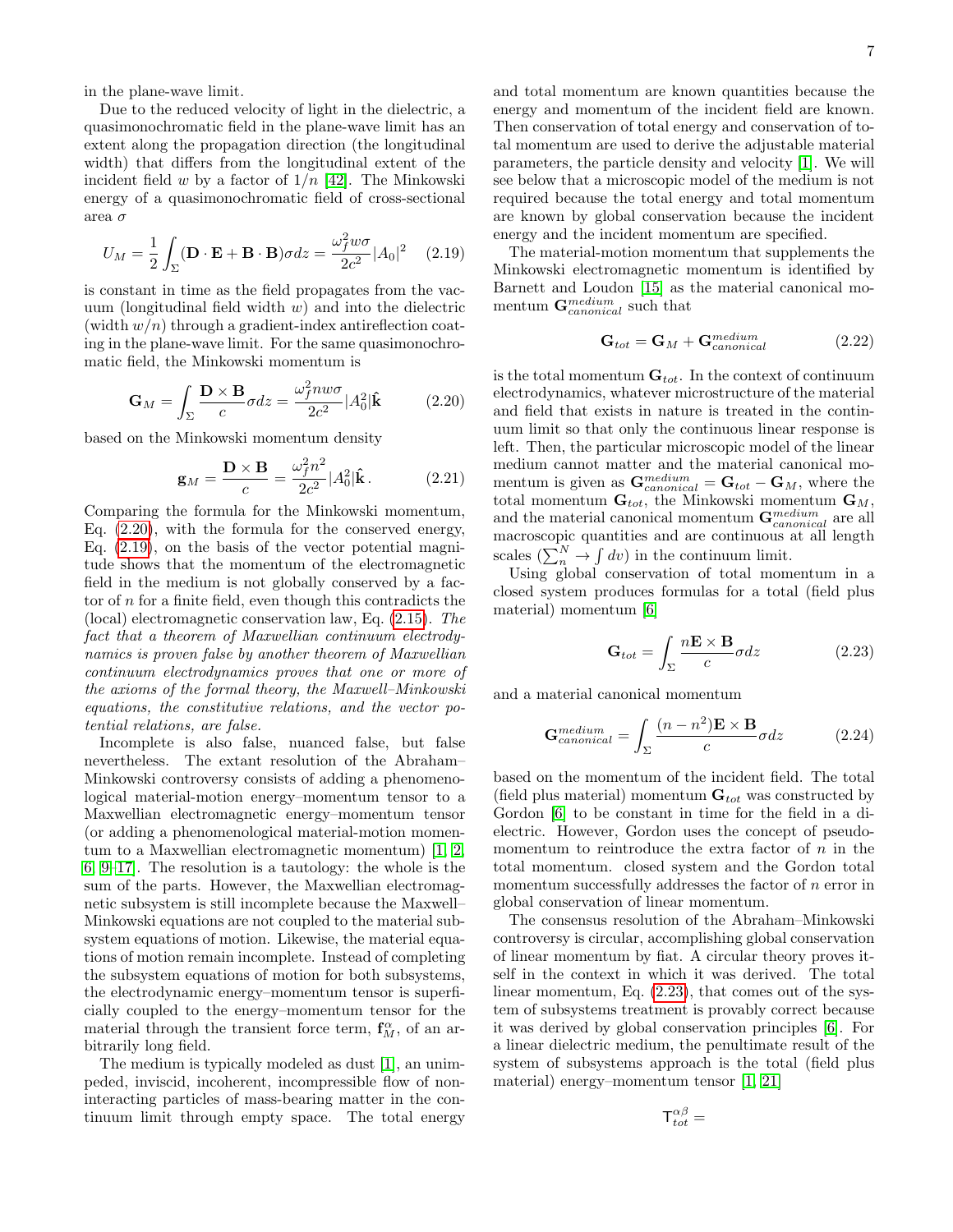$$
8 \\
$$

<span id="page-7-0"></span>
$$
\begin{bmatrix}\n\frac{1}{2}(n^2\mathbf{E}\cdot\mathbf{E}+\mathbf{B}\cdot\mathbf{B}) & (n\mathbf{E}\times\mathbf{B})^1 & (n\mathbf{E}\times\mathbf{B})^2 & (n\mathbf{E}\times\mathbf{B})^3 \\
(n\mathbf{E}\times\mathbf{B})^1 & W_{tot}^{11} & W_{tot}^{12} & W_{tot}^{13} \\
(n\mathbf{E}\times\mathbf{B})^2 & W_{tot}^{21} & W_{tot}^{22} & W_{tot}^{23} \\
(n\mathbf{E}\times\mathbf{B})^3 & W_{tot}^{31} & W_{tot}^{32} & W_{tot}^{33} \\
(2.25a)\n\end{bmatrix}
$$

$$
\mathbf{W}_{tot}^{ij} = -n^2 E^i E^j - B^i B^j + \frac{1}{2} (n^2 \mathbf{E} \cdot \mathbf{E} + \mathbf{B} \cdot \mathbf{B}) \delta^{ij}.
$$
 (2.25b)

The total energy  $U_{tot} = \int_{\Sigma} \Gamma_{tot}^{00} \sigma dz$  and the total momentum  $\mathbf{G}_{tot} = \int_{\Sigma} (\mathsf{T}_{tot}^{01}, \mathsf{T}_{tot}^{02}, \mathsf{T}_{tot}^{03}) \sigma dz$  are demonstrably constant in time for our model system. However, substituting the total energy–momentum tensor, Eq. [\(2.25a\)](#page-7-0), into the local electromagnetic conservation law (see Eq.  $(3.1)$  and compare Eq.  $(2.15)$ )

$$
\partial_{\beta} \mathsf{T}^{\alpha \beta}_{tot} = 0 , \qquad (2.26)
$$

one obtains

<span id="page-7-1"></span>
$$
\frac{\partial}{\partial (ct)} \left[ \frac{1}{2} (\varepsilon \mathbf{E} \cdot \mathbf{E} + \mathbf{B} \cdot \mathbf{B}) \right] + \nabla \cdot (n \mathbf{E} \times \mathbf{B}) = 0 \quad (2.27)
$$

for the  $\alpha = 0$  component. Equation [\(2.27\)](#page-7-1) violates Poynting's theorem and the equation is self-inconsistent because the non-zero terms depend on different powers of n. Then the consensus resolution of the Abraham– Minkowski controversy in terms of the total (field plus material) energy–momentum tensor (or the total (field plus material) momentum) is demonstrably false, even though important portions have been proven true.

The material subsystem conjecture has been disproved by showing that the total (field plus material) energy– momentum tensor that heals the violation of the global conservation law introduces violations of the spacetime (local) conservation law (including Poynting's theorem). Although cast in terms of the Minkowski energy– momentum tensor, the disproof works equally well with the Abraham energy–momentum tensor because the total (field plus material) energy–momentum tensor  $\mathsf{T}^{\alpha\beta}_{tot}$ , Eq.  $(2.25a)$ , is the same in both cases [\[1\]](#page-18-0).

Because the Maxwell–Minkowski model is assumed to be incomplete, one can propose other physically motivated subsystems in an attempt to resolve the conservation issue. Dispersion has been suggested and phenomenologically added to the theoretical model [\[10\]](#page-18-13). The way our system is defined includes dispersion to lowest order so the inclusion of additional dispersion is an exercise in complexity for a second-order consequence. Because the total energy and the total momentum, including dispersion, are globally conserved, the total energy– momentum tensor remains given by Eq.  $(2.25a)$ , violating self-consistency, the Poynting theorem, and the local electromagnetic conservation law.

We can identify other inconsistent physics in the formal theory of continuum electrodynamics. In Ref. [\[43\]](#page-19-20), the set of macroscopic field equations,

<span id="page-7-2"></span>
$$
\frac{\nabla}{n_m} \times (n_m \mathbf{H}) + \frac{\partial (-n_e \mathbf{E})}{\partial (ct/n_e)} = \frac{\nabla n_m}{n_m n_m} \times (n_m \mathbf{H}) \quad (2.28a)
$$

$$
\frac{\nabla}{n_m} \cdot (n_m \mathbf{H}) = \frac{\nabla n_m}{n_m n_m} \cdot (n_m \mathbf{H}) \tag{2.28b}
$$

$$
\frac{\nabla}{n_m} \times (-n_e \mathbf{E}) - \frac{\partial (n_m \mathbf{H})}{\partial (ct/n_e)} = \frac{\nabla n_e}{n_m n_e} \times (-n_e \mathbf{E}) \quad (2.28c)
$$

<span id="page-7-3"></span>
$$
\frac{\nabla}{n_m} \cdot (-n_e \mathbf{E}) = -\frac{\nabla n_e}{n_m n_e} \cdot (-n_e \mathbf{E}) \tag{2.28d}
$$

$$
n_e = \sqrt{\varepsilon} \tag{2.28e}
$$

<span id="page-7-4"></span>
$$
n_m = \sqrt{\mu} \tag{2.28f}
$$

was rigorously derived as an identity of the homogeneous Maxwell–Minkowski equations, Eqs. [\(2.11\)](#page-4-2), with constitutive relations, Eqs. [\(2.4\)](#page-3-1), for a simple linear medium with macroscopic fields  $-n_e\mathbf{E}$  and  $n_m\mathbf{H}$ . The derivation [\[43\]](#page-19-20) is simple, reproducible, and correct.

Equations  $(2.28a)-(2.28d)$  $(2.28a)-(2.28d)$  $(2.28a)-(2.28d)$  are isomorphic to the vacuum Maxwell field equations with a timelike coordinate of  $ct/n_e$ , instead of ct, and spatial coordinates  $(n_mx, n_my, n_mz)$  in the limit that the gradients of the permittivity and permeability may be neglected. Then, Eqs. [\(2.28\)](#page-7-4) are inconsistent with Laue's implementation of Einstein's relativity in a continuous linear medium [\[27\]](#page-19-5). Clearly, there is an existential inconsistency associated with Eqs.  $(2.28)$  and  $(2.11)$  because a simple application of algebra and calculus changes the new field equations back to the Maxwell–Minkowski equations and the two expressions of the identity correspond to two different relativities with different timelike coordinates,  $x_0 = ct$ and  $\bar{x}_0 = ct/n_e$ . The Maxwell–Minkowski equations, Eqs.  $(2.3)$ – $(2.4)$  and  $(2.28)$ , are proven false by contradiction.

The century-old momentum contradiction at the center of continuum electrodynamics stands very much unresolved. Moreover, issues with Maxwellian continuum electrodynamics now extend beyond angular momentum conservation and global linear momentum conservation to include consistency with the local energy conservation law, Poynting's theorem, and special relativity in a linear medium. The formal equivalence of incommensurate macroscopic field equations, Eqs. [\(2.11\)](#page-4-2) and Eqs. [\(2.28\)](#page-7-4), proves that the axioms of continuum electrodynamics, the Maxwell–Minkowski and constitutive equations, are manifestly false.

Einstein taught that fundamental physical principles are rooted in the vacuum. The vacuum was later formalized as an isotropic, homogeneous, flat, four-dimensional, Minkowski spacetime  $S_M(ct, x, y, z)$ . The microscopic Maxwellian model of a linear medium consists of tiny bits of matter embedded in the vacuum with the permittivity  $\varepsilon = 1 + \chi_e$  and the permeability  $\mu = 1 + \chi_m$ defined in terms of the unit vacuum electric susceptibility, the unit vacuum magnetic susceptibility, the material electric susceptibility  $\chi_e$ , and the material magnetic susceptibility  $\chi_m$ . As long as the individual particles of the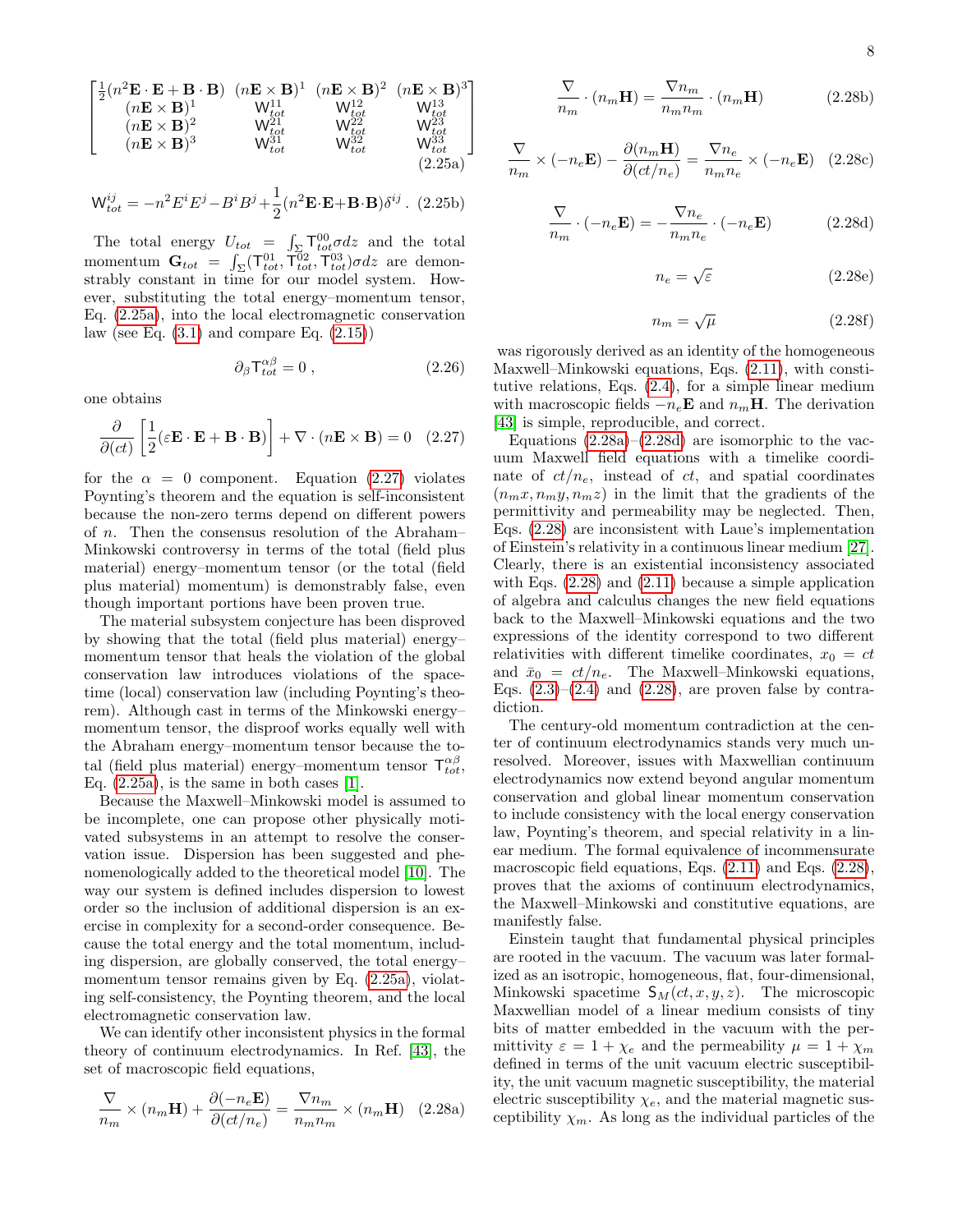medium are localized and the interactions of each particle with the microscopic field are perturbative, the flat, fourdimensional, empty Minkowski spacetime is "regarded as the proper setting within which to formulate those laws of physics that do not refer specifically to gravitational phenomena" [\[44\]](#page-19-21).

Optically transparent material are mostly empty space in which light travels at an instantaneous speed of c [\[45\]](#page-19-22). The tiny polarizable and magnetizable bits of matter that are embedded in the vacuum scatter and delay the light. Even if one intends to build a microscopic model of physical optics in Minkowski spacetime, there are far to many particles and far too many interactions to keep track of in 'real' materials. Consequently, in continuum electrodynamics, the phenomenological model of the medium is an abstraction that is continuous at all length scales from the very outset and the effective speed of light is  $c/n$ . The interstitial vacuum has no role in the continuum limit and a continuous medium with a macroscopic refractive index n cannot be re-discretized or un-averaged.

In this article, we use field theory to derive equations of motion for electromagnetic fields in continuous linear materials starting from identifiable and characterizable principles. We show that an isotropic, homogeneous, flat, four-dimensional, continuous non-Minkowski 'material' spacetime is the proper setting for continuum electrodynamics, conservation laws, special relativity, invariance, and other optical principles that take place in an isotropic, homogeneous, magneto-dielectric linear medium in which the effective speed of light is  $c/n$ . Each different isotropic, homogeneous, transparent, linear medium will be associated with a different continuous 'material' spacetime connected to other spacetimes by boundary conditions.

#### III. SPACETIME CONSERVATION LAWS

Special relativity, Laue's theorem [\[30,](#page-19-8) [31\]](#page-19-9), and Noether's theorem [\[32\]](#page-19-10) constitute a powerful framework within which to analyze energy and momentum conservation of a continuous flow of light. In fact, so much of the physics is performed by the formalism that our problem with conservation of momentum in a simple linear medium is embedded in the re-application of the relativistic formalism of physics in a vacuum to a continuous medium.

The tensor energy–momentum formalism is wellknown when applied to continuum (fluid) dynamics. Before treating conservation laws in a linear medium, we review what is typically known about conservation laws in the vacuum of an otherwise empty Minkowski spacetime.

a) For a thermodynamically closed system, the local spacetime conservation law of the total system

<span id="page-8-0"></span>
$$
\partial_{\beta} \mathsf{T}^{\alpha \beta}_{tot} = 0 \tag{3.1}
$$

is derived by applying the divergence theorem to a Tay-

lor series expansion of the density field of the energy and momentum properties of an unimpeded, inviscid, incoherent, incompressible, flow of non-interacting particles (nonpolar fluid molecules, dust particles, or photons) in the continuum limit (fluid or light field (light fluid)) in an *otherwise empty volume* (vacuum) [\[23\]](#page-19-1). The local spacetime conservation law, Eq. [\(3.1\)](#page-8-0), is a theorem of the field theory and is characteristic of a conserved flow in Minkowski spacetime  $S_M(ct, x, y, z)$ . The fourdivergence of the energy–momentum tensor must vanish as a condition for conservation of an unimpeded, inviscid, incoherent, incompressible flow of non-interacting particles in the continuum limit through empty space [\[23,](#page-19-1) [24\]](#page-19-2).

b) Under typical conditions, the energy density and the momentum density integrated over the total volume  $\Sigma$  of the thermodynamically closed system

<span id="page-8-1"></span>
$$
U = \int_{\Sigma} \mathsf{T}^{00}_{tot} dv \tag{3.2}
$$

<span id="page-8-2"></span>
$$
\mathbf{G} = \left(\frac{1}{c} \int_{\Sigma} \mathsf{T}_{tot}^{01} dv, \frac{1}{c} \int_{\Sigma} \mathsf{T}_{tot}^{02} dv, \frac{1}{c} \int_{\Sigma} \mathsf{T}_{tot}^{03} dv\right) \tag{3.3}
$$

must be constant in time (global conservation). The system can be as large as is required to completely contain the matter and energy, but the boundaries of the closed system will still be definite (arbitrarily large). The conservation conditions, Eqs. [\(3.2\)](#page-8-1) and [\(3.3\)](#page-8-2), require no matter or energy crossing the boundary of the system as an initial condition ( $-\infty < t_0 \leq t$ ). (Zero-field boundary conditions for all time  $(-\infty < t < \infty)$  correspond to an empty or static system [\[31\]](#page-19-9)). Examples of nonconservative systems for which the global conservation laws, Eqs. [\(3.2\)](#page-8-1) and [\(3.3\)](#page-8-2), fail include systems in which a source or sink is present, unbounded systems, subsystems of a complete system, and inconsistently defined systems.

c) For typical conditions in which the energy– momentum tensor of the initial flow is diagonally symmetric, or is transformed into a symmetric tensor, the energy–momentum tensor of a closed system must remain symmetric

<span id="page-8-3"></span>
$$
\mathsf{T}^{\alpha\beta}_{tot} = \mathsf{T}^{\beta\alpha}_{tot} \tag{3.4}
$$

in order to conserve angular momentum. This condition explicitly couples the rows of the energy–momentum tensor. Obviously, if the incident field contains angular momentum then the energy–momentum tensor of a conservative system will not be symmetric.

It is possible to write, pro forma, a matrix-based differential equation from continuity equations of different systems or subsystems. Such a compound system is inconsistent and that is discovered by the non-symmetric matrix that results from the lack of coupling between the continuity equations. Pathological exceptions to symmetry may include non-symmetric initial and boundary conditions, unclosed systems (subsystems), inhomogeneous systems that include microstructure, non-isotropic systems, coordinate system changes, and inconsistently defined systems. Pathological conditions are not likely in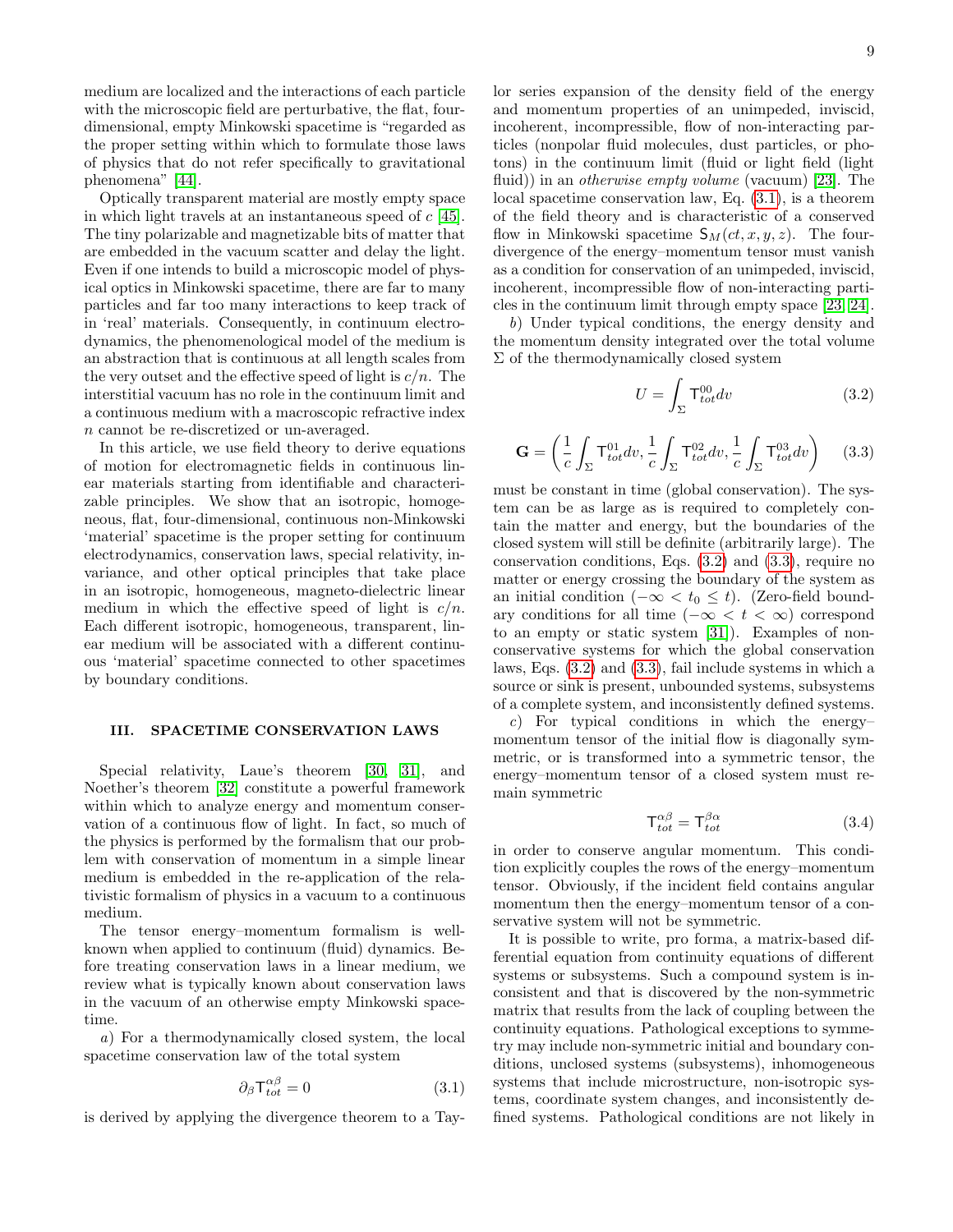the middle of free space, but the issue is presaged for the case of propagation of light from the vacuum into a simple linear medium where the non-symmetric Minkowski energy–momentum tensor has come to be viewed as acceptable.

d) The trace of the energy–momentum tensor is the density of the fluid

<span id="page-9-1"></span>
$$
\rho = g_{\alpha\alpha} \mathsf{T}^{\alpha\alpha}_{tot} \tag{3.5}
$$

with metric tensor  $g_{\alpha\beta}$  for a non-pathological closed system.

e) The local conservation law is sometimes written as [\[1,](#page-18-0) [9\]](#page-18-5)

<span id="page-9-0"></span>
$$
\partial_{\alpha} T_{tot}^{\alpha \beta} = 0 \tag{3.6}
$$

This condition is typically true for a conserved system, derived by substituting Eq.  $(3.4)$  into Eq.  $(3.1)$ . However, Eq. [\(3.6\)](#page-9-0) cannot be considered a conservation law in the sense of Eq. [\(3.1\)](#page-8-0) because it implicitly includes an additional condition, namely diagonal symmetry of the energy–momentum tensor.

The conservation law, Eq. [\(3.1\)](#page-8-0), is derived [\[23\]](#page-19-1) using spacetime coordinates  $(ct, x, y, z)$  and it is manifestly **not** dependent on the Maxwell field equations. To be sure, the energy and momentum of an inviscid, incoherent, incompressible flow of non-interacting photons propagating unimpeded in the vacuum are conserved and therefore must be consistent with the spacetime conservation laws, Eqs.  $(3.1)$ – $(3.5)$ . Now,

<span id="page-9-2"></span>
$$
\partial_{\beta} \mathsf{T}^{\alpha \beta}_{vac} = 0 \tag{3.7a}
$$

<span id="page-9-4"></span>
$$
\mathsf{T}^{\alpha\beta}_{vac}=\left[\begin{matrix}\frac{1}{2}(\mathbf{E}\cdot\mathbf{E}+\mathbf{B}\cdot\mathbf{B}) & (\mathbf{E}\times\mathbf{B})^{1} & (\mathbf{E}\times\mathbf{B})^{2} & (\mathbf{E}\times\mathbf{B})^{3}\\ (\mathbf{E}\times\mathbf{B})^{1} & \mathsf{W}^{11}_{vac} & \mathsf{W}^{12}_{vac} & \mathsf{W}^{13}_{vac}\\ (\mathbf{E}\times\mathbf{B})^{3} & \mathsf{W}^{21}_{vac} & \mathsf{W}^{22}_{vac} & \mathsf{W}^{23}_{vac}\\ (\mathbf{E}\times\mathbf{B})^{3} & \mathsf{W}^{31}_{vac} & \mathsf{W}^{32}_{vac} & \mathsf{W}^{33}_{vac}\\ & & & & & &\\ & & & & & &\\ \end{matrix}\right]
$$

<span id="page-9-3"></span>
$$
\mathsf{W}_{vac}^{ij} = -E^i E^j - B^i B^j + \frac{1}{2} (\mathbf{E} \cdot \mathbf{E} + \mathbf{B} \cdot \mathbf{B}) \delta^{ij}.
$$
 (3.7c)

is a theorem of the energy and momentum continuity equations that are typically derived in electricity and magnetism/electrodynamics textbooks using the microscopic Maxwell equations for light fields in the vacuum [\[36\]](#page-19-23). Then Eq. [\(3.7a\)](#page-9-2) is considered to be the electromagnetic conservation law based on the fact that Eq. [\(3.7\)](#page-9-3) is a theorem of the fundamental (vacuum) Maxwell equations of electrodynamics, the similar appearance of Eqs. [\(3.7a\)](#page-9-2) and [\(3.1\)](#page-8-0), and a physical necessity argument that a closed system consisting of a finite quasimonochromatic field propagating in the vacuum is conserved.

However, the principles of conservation are nowhere used in the derivation of Eq. [\(3.7\)](#page-9-3) from the microscopic Maxwell equations and several important conditions are not incorporated into the derivation of Eq. [\(3.7\)](#page-9-3). Therefore it is not strictly correct to identify Eq. [\(3.7\)](#page-9-3) as 'the'

electromagnetic conservation law unless the closed system satisfies all conservation laws, Eqs.  $(3.1)$ – $(3.5)$ , zerofield boundary conditions with the entire field contained within the boundaries of the system at a finite time in the past, and the predicate of unimpeded, inviscid, incoherent, incompressible flow of non-interacting photons in the continuum limit through empty space.

The spacetime conservation laws, Eqs.  $(3.1)$ – $(3.5)$ , are satisfied by a quasimonochromatic field propagating in the vacuum of free space in the plane-wave limit. This is easily demonstrated by substituting the elements of the vacuum-based energy–momentum tensor, Eq. [\(3.7b\)](#page-9-4), into the conservation laws, Eqs. [\(3.1\)](#page-8-0)–[\(3.5\)](#page-9-1), with  $g_{\alpha\beta} =$ diag $(1, -1, -1, -1)$ . Condition Eq.  $(3.5)$  shows that the trace of the energy–momentum tensor is zero corresponding to massless photons. Then Eq. [\(3.7\)](#page-9-3) can indeed be considered to be the spacetime conservation law for the electrodynamics of fields in the vacuum.

Next, we switch from the propagation of electromagnetic fields in the vacuum to propagation in a linear medium. Consider the application of the spacetime conservation laws, Eqs.  $(3.1)$ – $(3.5)$ , to the propagation of a continuous light field in a continuous linear medium. Substituting elements of the Minkowski energy–momentum tensor, Eq. [\(2.14b\)](#page-5-3), into the spacetime conservation laws, we find that the global momentum, Eq. [\(3.3\)](#page-8-2), is not constant in time and that the symmetry law, Eq. [\(3.4\)](#page-8-3), is violated, as expected based on the discussion in Sec. I. The recognized fix is to use global conservation to supplement the macroscopic Minkowski energy–momentum tensor with a phenomenological material motion energy–momentum tensor to create a total, field plus matter, energy–momentum tensor. Substituting elements of the total, field plus matter, energy– momentum tensor, Eq. [\(2.25a\)](#page-7-0), into the conservation laws, we find that the  $\alpha = 0$  element of the local spacetime conservation law, Eq.  $(3.1)$ , reproduces Eq.  $(2.27)$ that is self-inconsistent and violates Poynting's theorem. The local conservation law and the global conservation law are inconsistent in this case because a continuous linear medium does not meet the condition of an otherwise empty volume for the application of the conservation laws.

#### IV. LAGRANGIAN DENSITY

Substituting the elements of the macroscopic Minkowski energy–momentum tensor, which is derived as a theorem from the Maxwell–Minkowski equations, into the spacetime conservation laws Eqs.  $(3.1)$ – $(3.5)$ , proves that the macroscopic system violates conservation of angular momentum and violates conservation of linear momentum. Rather than start anew, the accepted approach has been to treat the system as incomplete and propose supplemental energy–momentum tensors. The complete energy–momentum tensor is known by using global conservation of energy and momentum to derive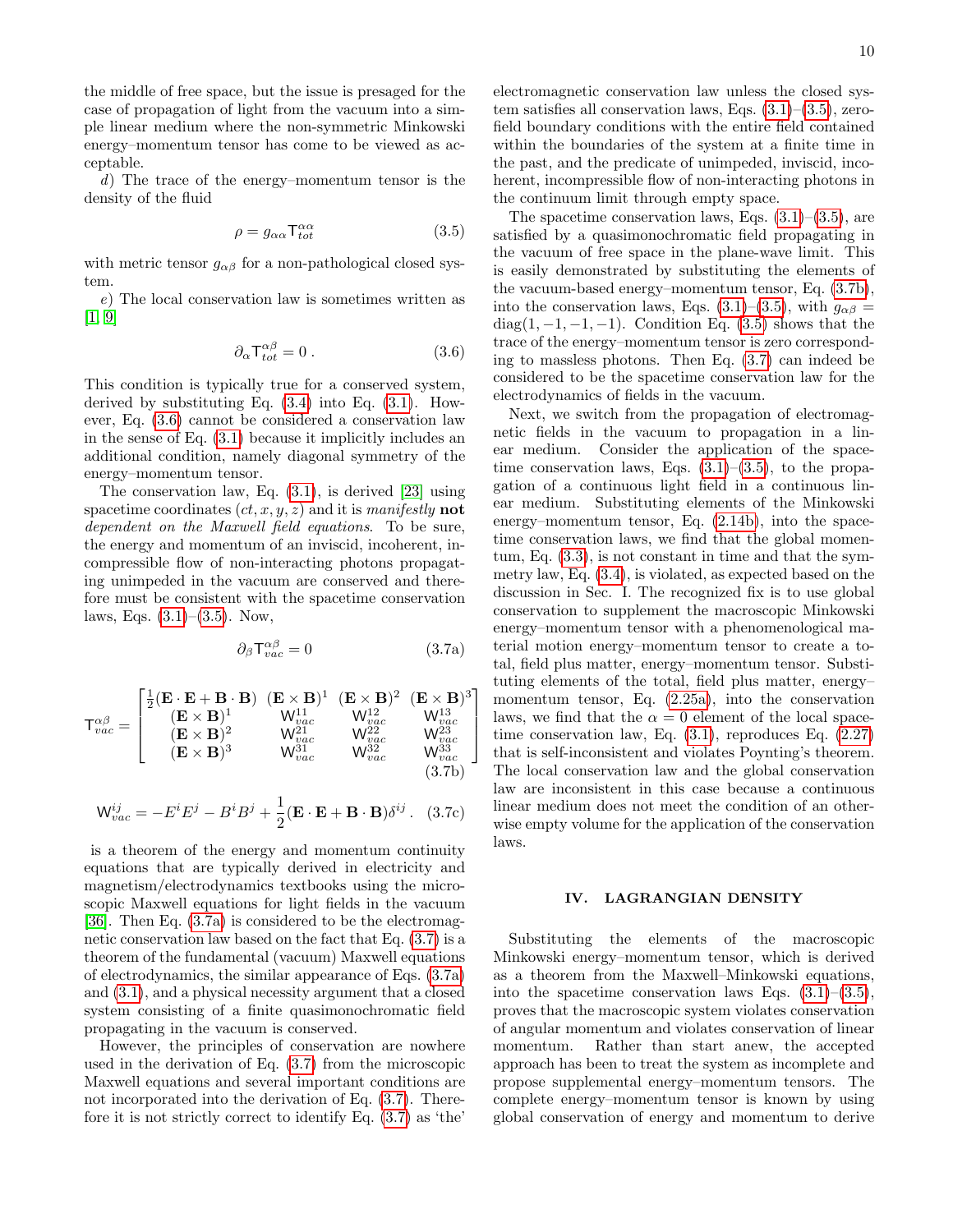the necessary elements of the total energy–momentum tensor [\[1,](#page-18-0) [21,](#page-18-12) [42\]](#page-19-19). Substituting these elements into the local conservation law produces a false statement, Eq. [\(2.27\)](#page-7-1). Then the Maxwell–Minkowski equations are manifestly false and the equations of motion of the total (field plus material) system are also false. Having proven the existing macroscopic theory to be false, we are starting with a clean slate for the construction of an entirely new formalism of continuum electrodynamics.

Theoretical physics in a simple linear medium that is continuous at all length scales is a problem that is multiply connected with a large variety of places to start. But if we enforce consistency at the boundaries between electrodynamics, relativity, invariance, spacetime, electromagnetic boundary conditions, etc, then we should arrive at the same set of results no matter where we start.

Lagrangian field theory is a generalization of particle dynamics to a continuous field [\[24,](#page-19-2) [25\]](#page-19-3). The classical Lagrangian is

<span id="page-10-0"></span>
$$
L = \frac{1}{2} \int_{\Sigma} (T - V) dv,
$$
\n(4.1)

where  $T$  is the kinetic energy density,  $V$  is the potential energy density, and integration is performed over a closed system  $\Sigma$ . For the electromagnetic field in a source-free simple linear medium, the classical Lagrangian, Eq. [\(4.1\)](#page-10-0), can be written as

<span id="page-10-1"></span>
$$
L = \frac{1}{2} \int_{\Sigma} \left( \varepsilon \mathbf{E}^2 - \mathbf{B}^2 / \mu \right) dv \tag{4.2}
$$

in the common Maxwell–Minkowski formulation of Maxwellian continuum electrodynamics [\[24,](#page-19-2) [25,](#page-19-3) [35,](#page-19-13) [37\]](#page-19-14). The corresponding Lagrangian density is

$$
\mathcal{L} = \frac{1}{2} \left( \varepsilon \mathbf{E}^2 - \mathbf{B}^2 / \mu \right) = \frac{1}{2} \left( \varepsilon \left( \frac{\partial \mathbf{A}}{\partial (ct)} \right)^2 - \frac{(\nabla \times \mathbf{A})^2}{\mu} \right).
$$
\n(4.3)

Now, we can use [\[43,](#page-19-20) [46\]](#page-19-24)

$$
n_e = \sqrt{\varepsilon} \tag{4.4}
$$

to denote the electric component of the refractive index and the magnetic component of the refractive index can be denoted by

$$
n_m = \sqrt{\mu} \ . \tag{4.5}
$$

The electric refractive index  $n_e$ , like the electric permittivity  $\varepsilon$ , is clearly associated with the kinetic energy density T of the Lagrangian. The magnetic refractive index  $n_m$  and the magnetic permeability  $\mu$  are clearly associated with the potential energy density component V of the Lagrangian. Using simple algebra, the classical Lagrangian, Eq. [\(4.2\)](#page-10-1), can be written as

<span id="page-10-2"></span>
$$
L = \frac{1}{2} \int_{\Sigma} \left( \left( \frac{n_e}{c} \frac{\partial \mathbf{A}}{\partial t} \right)^2 - \left( \frac{\nabla \times \mathbf{A}}{n_m} \right)^2 \right) dv \,. \tag{4.6}
$$

The Lagrangian density,

<span id="page-10-5"></span>
$$
\mathcal{L} = \frac{1}{2} \left( \left( \frac{n_e}{c} \frac{\partial \mathbf{A}}{\partial t} \right)^2 - \left( \frac{\nabla \times \mathbf{A}}{n_m} \right)^2 \right), \qquad (4.7)
$$

is the integrand of the Lagrangian, Eq. [\(4.6\)](#page-10-2).

We consider an arbitrarily large region of space to be filled with an isotropic, homogeneous, transparent, continuous, linear magneto-dielectric medium that can be characterized by a macroscopic electric refractive index  $n_e$  and a macroscopic magnetic refractive index  $n_m$ . Treating dispersion in lowest order, the electric and magnetic refractive indices will depend on the center frequency of the quasimonochromatic field (or the frequency of a monochromatic field) that illuminates the medium.

We limit our attention to an arbitrarily large simple linear medium and we write a new time-like variable

<span id="page-10-3"></span>
$$
\bar{x}^0 = \frac{ct}{n_e} \tag{4.8}
$$

and new spatial variables

$$
\bar{x} = n_m x \tag{4.9a}
$$

$$
\bar{y} = n_m y \tag{4.9b}
$$

<span id="page-10-7"></span>
$$
\bar{z} = n_m z \tag{4.9c}
$$

based on the way the electric and magnetic indices of refraction appear in the Lagrangian density. Although we can retain the spatial and temporal dependencies of the components of the refractive index, in this work we have adopted the limit of an isotropic homogeneous medium in which these dependence's can be neglected in order to proceed with the fundamental physical issues. As always, we can treat a piecewise homogeneous medium by using the homogeneous theory plus boundary conditions. Further, we have specified conditions that allow dispersion to be treated to lowest order and velocity-dependent anisotropy to be neglected.

We construct a 'material' Laplacian operator

<span id="page-10-4"></span>
$$
\bar{\nabla} = \left(\frac{\partial}{\partial \bar{x}}, \frac{\partial}{\partial \bar{y}}, \frac{\partial}{\partial \bar{z}}\right) \tag{4.10}
$$

to be used in the abstract mathematical model of an arbitrarily large, isotropic, homogeneous simple linear medium. Substituting Eqs.  $(4.8)$ – $(4.10)$  into Eqs.  $(4.6)$ and [\(4.7\)](#page-10-5), we obtain a Lagrangian,

$$
L = \frac{1}{2} \int_{\Sigma} \left( \left( \frac{\partial \mathbf{A}}{\partial \bar{x}^0} \right)^2 - \left( \bar{\nabla} \times \mathbf{A} \right)^2 \right) dv , \qquad (4.11)
$$

and a Lagrangian density,

<span id="page-10-6"></span>
$$
\mathcal{L} = \frac{1}{2} \left( \left( \frac{\partial \mathbf{A}}{\partial \bar{x}^0} \right)^2 - \left( \bar{\nabla} \times \mathbf{A} \right)^2 \right), \tag{4.12}
$$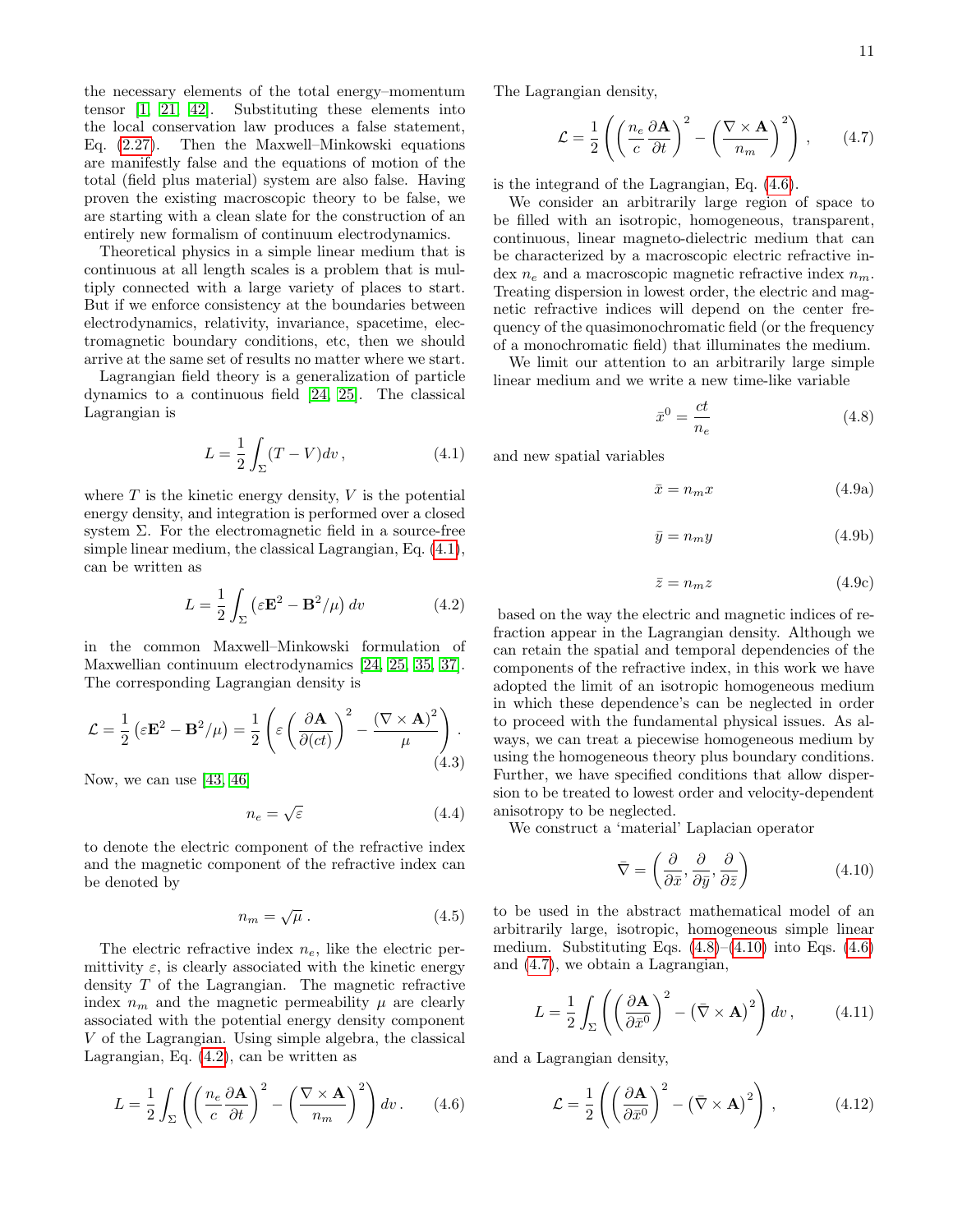in which the kinetic and potential terms are explicitly quadratic corresponding to a conservative system with real eigenvalues.

In Lagrangian field theory, the Lagrangian density is not unique. In order to determine whether a given Lagrangian density is viable, we must derive the Lagrange equations of motion and determine whether the results agree with physical reality. Specifically, it should not be asserted that the hypothesis, Eq. [\(4.12\)](#page-10-6), of our Lagrangian field theory is a priori wrong based on assumptions about the consequences before the theory is actually developed. Hundreds of years ago, it was wrong to assert that the hypothesis that parallel lines meet is manifestly false. Fortunately, non-Euclidian geometry managed to outlive its critics although several generations of its proponents expired before it was generally accepted. More recently, Einstein's theory of special relativity is a purely inductive theory that survived critics that advocated for 'obvious' or 'well-established' absolute simultaneity [\[47\]](#page-19-25).

We take Eq. [\(4.12\)](#page-10-6) as our hypothesis and apply field theory to systematically derive equations of motion for macroscopic fields in an arbitrarily large simple linear magneto-dielectric medium. We develop a cohesive physical theory of field theory-based electrodynamics, spacetime, relativity, tensor theory, and conservation laws for a region of space in which the speed of light is  $c/n$ , rather than c. The new theory is demonstrated to be in agreement with the physical world as is required.

In this work, the index convention for Greek letters is that they belong to  $\{0, 1, 2, 3\}$  and lower case Roman indices from the middle of the alphabet are in {1, 2, 3}. Cartesian coordinates  $(x^1, x^2, x^3)$  correspond to  $(x, y, z)$ as usual. The Einstein summation convention in which repeated indices on the same side of the equal sign are summed over is employed.

### V. LAGRANGIAN EQUATIONS OF MOTION

The Lagrange equations for electromagnetic fields in the vacuum are [\[24,](#page-19-2) [25\]](#page-19-3)

<span id="page-11-0"></span>
$$
\frac{d}{dt}\frac{\partial \mathcal{L}}{\partial(\partial A_j/\partial t)} + \sum_i \frac{\partial}{\partial x_i} \frac{\partial \mathcal{L}}{\partial(\partial A_j/\partial x_i)} = \frac{\partial \mathcal{L}}{\partial A_j}.
$$
 (5.1)

We multiply and divide the first term of Eq. [\(5.1\)](#page-11-0) by  $c/n_e$ and the second term by  $n_m$ . Using the re-parameterized temporal and spatial coordinates, Eqs. [\(4.8\)](#page-10-3) and [\(4.9\)](#page-10-7), the preceding equation corresponds to

<span id="page-11-1"></span>
$$
\frac{d}{d\bar{x}^0} \frac{\partial \mathcal{L}}{\partial(\partial A_j/\partial \bar{x}^0)} + \sum_i \frac{\partial}{\partial \bar{x}^i} \frac{\partial \mathcal{L}}{\partial(\partial A_j/\partial \bar{x}^i)} = \frac{\partial \mathcal{L}}{\partial A_j} \quad (5.2)
$$

that we take as our hypothesis for simple linear magnetodielectric materials. There is a different coordinate system  $\{\bar{x}^0, \bar{x}, \bar{y}, \bar{z}\} = \{\bar{x}^0, \bar{x}^1, \bar{x}^2, \bar{x}^3\}$ , and a different set of Lagrange equations for each isotropic homogeneous simple linear magneto-dielectric material. A different non-Minkowski continuous spacetime  $S_c(\bar{x}^0, \bar{x}^1, \bar{x}^2, \bar{x}^3)$  is associated with each different coordinate system, see Sec.

VII. The vacuum Lagrange equations, Eqs. [\(5.1\)](#page-11-0), are a special case of Eqs. [\(5.2\)](#page-11-1) for Minkowski spacetime.

Substituting the density, Eq. [\(4.12\)](#page-10-6), into the Lagrangelike equations, Eq. [\(5.2\)](#page-11-1), we can evaluate individual pieces as

<span id="page-11-5"></span>
$$
\frac{\partial \mathcal{L}}{\partial(\partial A_j/\partial \bar{x}^0)} = \frac{\partial A_j}{\partial \bar{x}^0}
$$
(5.3a)

$$
\frac{\partial \mathcal{L}}{\partial A_j} = 0 \tag{5.3b}
$$

<span id="page-11-2"></span>
$$
\sum_{i} \frac{\partial}{\partial \bar{x}^{i}} \frac{\partial \mathcal{L}}{(\partial_{i} A_{j} / \partial \bar{x}^{i})} = [\bar{\nabla} \times (\bar{\nabla} \times \mathbf{A})]_{j}. \tag{5.3c}
$$

Substituting the individual pre-evaluated terms, Eqs.  $(5.3)$ , back into Eq.  $(5.2)$ , the equations of motion for the electromagnetic field in a simple linear magnetodielectric medium are the three orthogonal components of the vector wave equation

<span id="page-11-3"></span>
$$
\bar{\nabla} \times (\bar{\nabla} \times \mathbf{A}) + \frac{\partial}{\partial \bar{x}^0} \frac{\partial \mathbf{A}}{\partial \bar{x}^0} = 0.
$$
 (5.4)

The second-order equation, Eq. [\(5.4\)](#page-11-3), can be written as a set of first-order differential equations. Writing portions of the wave equation as

<span id="page-11-4"></span>
$$
\Pi = \frac{\partial \mathbf{A}}{\partial \bar{x}^0} \tag{5.5a}
$$

<span id="page-11-6"></span>
$$
\beta = \bar{\nabla} \times \mathbf{A} \tag{5.5b}
$$

introduces macroscopic fields  $\Pi$  and  $\beta$ . The macroscopic field variable  $\Pi$ , Eq. [\(5.5a\)](#page-11-4), is the canonical momentum field [\[24\]](#page-19-2) whose components were derived as Eq. [\(5.3a\)](#page-11-5).

We substitute the canonical momentum field  $\Pi$ , Eq. [\(5.5a\)](#page-11-4), and the magnetic field  $\beta$ , Eq. [\(5.5b\)](#page-11-6), into the wave equation, Eq. [\(5.4\)](#page-11-3), to obtain

<span id="page-11-7"></span>
$$
\bar{\nabla} \times \beta + \frac{\partial \Pi}{\partial \bar{x}^0} = 0, \qquad (5.6)
$$

which is similar in form to the Maxwell–Ampère law in the Maxwell–Minkowski representation of continuum electrodynamics, but in a non-Minkowski 'material' spacetime. Applying the 'material' divergence operator  $(\nabla)$  to Eq. [\(5.5b\)](#page-11-6), we obtain

$$
\bar{\nabla} \cdot \boldsymbol{\beta} = 0. \tag{5.7}
$$

Applying the 'material' curl operator  $(\bar{\nabla}\times)$  to Eq. [\(5.5a\)](#page-11-4) produces a version of Faraday's Law,

$$
\bar{\nabla} \times \mathbf{\Pi} - \frac{\partial \beta}{\partial \bar{x}^0} = 0.
$$
 (5.8)

Finally,

<span id="page-11-8"></span>
$$
\bar{\nabla} \cdot \mathbf{\Pi} = 0 \tag{5.9}
$$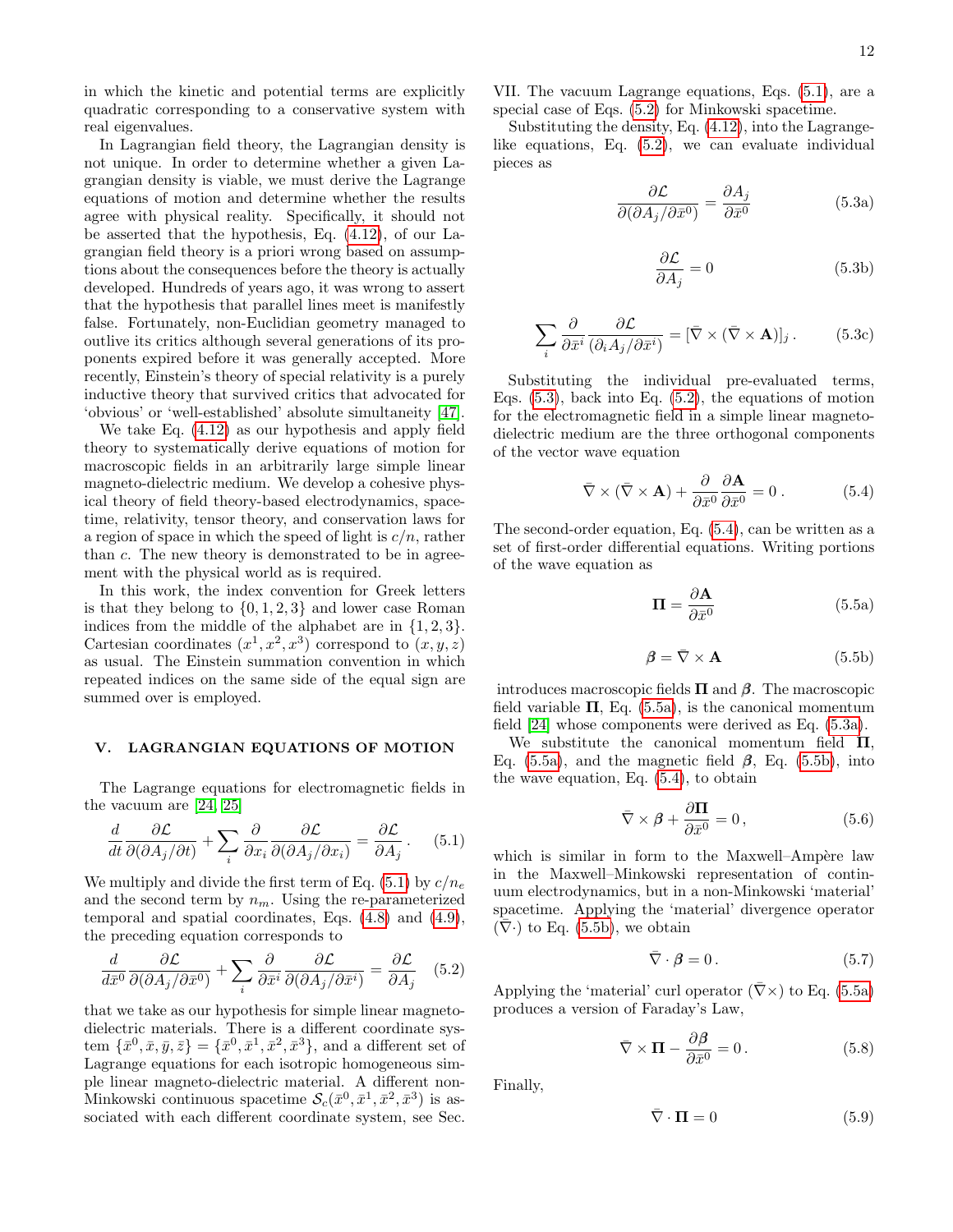is a modified version of Gauss's law that is obtained by integrating the material divergence of Eq. [\(5.6\)](#page-11-7) with respect to the new timelike coordinate  $\bar{x}^0$ . This completes the set of first-order equations of motion, Eqs. [\(5.6\)](#page-11-7)– [\(5.9\)](#page-11-8), for macroscopic fields in an arbitrarily large, isotropic, homogeneous, simple linear magneto-dielectric medium.

Grouping the field equations, Eqs.  $(5.6)$ – $(5.9)$ , for clarity and convenience, we have

$$
\bar{\nabla} \times \beta + \frac{\partial \Pi}{\partial \bar{x}^0} = 0 \tag{5.10a}
$$

$$
\bar{\nabla} \cdot \boldsymbol{\beta} = 0 \tag{5.10b}
$$

$$
\bar{\nabla} \times \mathbf{\Pi} - \frac{\partial \beta}{\partial \bar{x}^0} = 0 \tag{5.10c}
$$

<span id="page-12-0"></span>
$$
\bar{\nabla} \cdot \mathbf{\Pi} = 0 \tag{5.10d}
$$

as the equations of motion for macroscopic electromagnetic fields in an arbitrarily large isotropic, homogeneous, simple linear magneto-dielectric medium.

Equations [\(5.10\)](#page-12-0) appear to violate Einstein's relativity, except Einstein's relativity was derived for events in the vacuum of Minkowski spacetime. On the other hand, Eqs. [\(5.10\)](#page-12-0) are fully consistent with Rosen's dielectric special relativity [\[28\]](#page-19-6) for an observer in the non-Minkowski continuous 'material' spacetime that is associated with a linear medium [\[26,](#page-19-4) [28\]](#page-19-6), see Sec. VI. The version of dielectric special relativity that was derived by Laue [\[27\]](#page-19-5) using the relativistic velocity sum rule applies to an observer in a Laboratory Frame of Reference that is in the vacuum (or tenuous terrestrial atmosphere) that surrounds the dielectric [\[26\]](#page-19-4).

Equations  $(5.10)$  will also apply to a piecewisehomogeneous material with Fresnel boundary conditions [\[46\]](#page-19-24). The vacuum Maxwell equations correspond to a special case of Eqs. [\(5.10\)](#page-12-0) in Minkowski spacetime.

The continuum limit is a theoretical abstraction in which the linear medium is isotropic, homogeneous, and continuous at all length scales from the very outset. This is represented in field theory by defining both the Lagrange equations, Eq. [\(5.2\)](#page-11-1), and the Lagrangian density, Eq. [\(4.12\)](#page-10-6), for the non-Minkowski continuous 'material spacetime'  $\mathcal{S}_c(\bar{x}^0, \bar{x}^1, \bar{x}^2, \bar{x}^3)$ , see Sec. VII. Because each linear material is associated with its own material spacetime, there is no need for independent material parameters like the permittivity and permeability (except as boundary conditions to identify and relate different spacetimes). Then, the Maxwell–Minkowski equations cannot be derived as an identity of Eqs. [\(5.10\)](#page-12-0) despite having derived the similar appearing Eqs. [\(2.28\)](#page-7-4) as an identity of the Maxwell–Minkowski equations in Refs. [\[21,](#page-18-12) [43\]](#page-19-20).

Fundamental physical processes are derived and defined for the vacuum. The microscopic Maxwell equations are fundamental laws of electrodynamics in the

vacuum. Maxwellian continuum electrodynamics, which is obtained by adding a phenomenological material response as a perturbation of the vacuum Maxwell equations, has been known to be inconsistent with conservation laws for over a century and was proven to be manifestly false in Sec. I. Therefore, no formula, theorem, or other result of Maxwellian continuum electrodynamics can be used to disprove the new field equations, Eqs. [\(5.10\)](#page-12-0), that are derived in an isotropic, homogeneous, flat, four-dimensional, non-Minkowski, continuous spacetime  $S_c(\bar{x}^0, \bar{x}^1, \bar{x}^2, \bar{x}^3)$ . Other fundamental physical processes like relativity and conservation are likewise rooted in the vacuum and phenomenologically transported into the continuous linear medium with a view to consistency with Maxwellian continuum electrodynamics. Consequently, these processes cannot be used to disprove the new field equations, Eqs. [\(5.10\)](#page-12-0), either. The process of recasting these fundamental principles for a medium that is continuous at all length scales from the outset has begun and we can report success in demonstrating that Eqs. [\(5.10\)](#page-12-0) are consistent with the Fresnel relations [\[46\]](#page-19-24) and special relativity in a dielectric [\[26\]](#page-19-4).

# VI. SPECIAL RELATIVITY IN A MAGNETO-DIELECTRIC MEDIUM

In adapting Einstein's special theory of relativity to a dielectric medium, Laue [\[27\]](#page-19-5) applied the relativistic velocity sum rule to a dielectric material moving uniformly in the vacuum-based local Laboratory Frame of Reference. Some four decades later, Rosen [\[28\]](#page-19-6) considered a continuous dielectric medium that is sufficiently large that the vacuum is inaccessible from the interior (in the time it takes for an experiment to be performed) and derived a second form of dielectric special relativity by a phenomenological replacement of the speed of light by  $c/n$ . The phenomenological Rosen theory and its consequences are mostly ignored in the scientific literature and there is little or no discussion about the incompatibility of the two contradictory theories of relativity in a dielectric [\[26\]](#page-19-4).

In Ref. [\[26\]](#page-19-4), the current author used two inertial reference frames in uniform motion to prove that the two forms of dielectric special relativity are incommensurate and that both are correct, but are correct in different physical contexts. Placing the common origin of the inertial reference frames on the interface between a semiinfinite medium and the vacuum and restricting the direction of relative motion to the interface [\[26\]](#page-19-4), it was found that the Laue [\[27\]](#page-19-5) theory, with 'vacuum' Lorentz factor

<span id="page-12-1"></span>
$$
\gamma_v = \sqrt{\frac{1}{1 - v^2/c^2}},\tag{6.1}
$$

relates electrodynamics inside the material to a vacuumbased local Laboratory Frame of Reference outside of the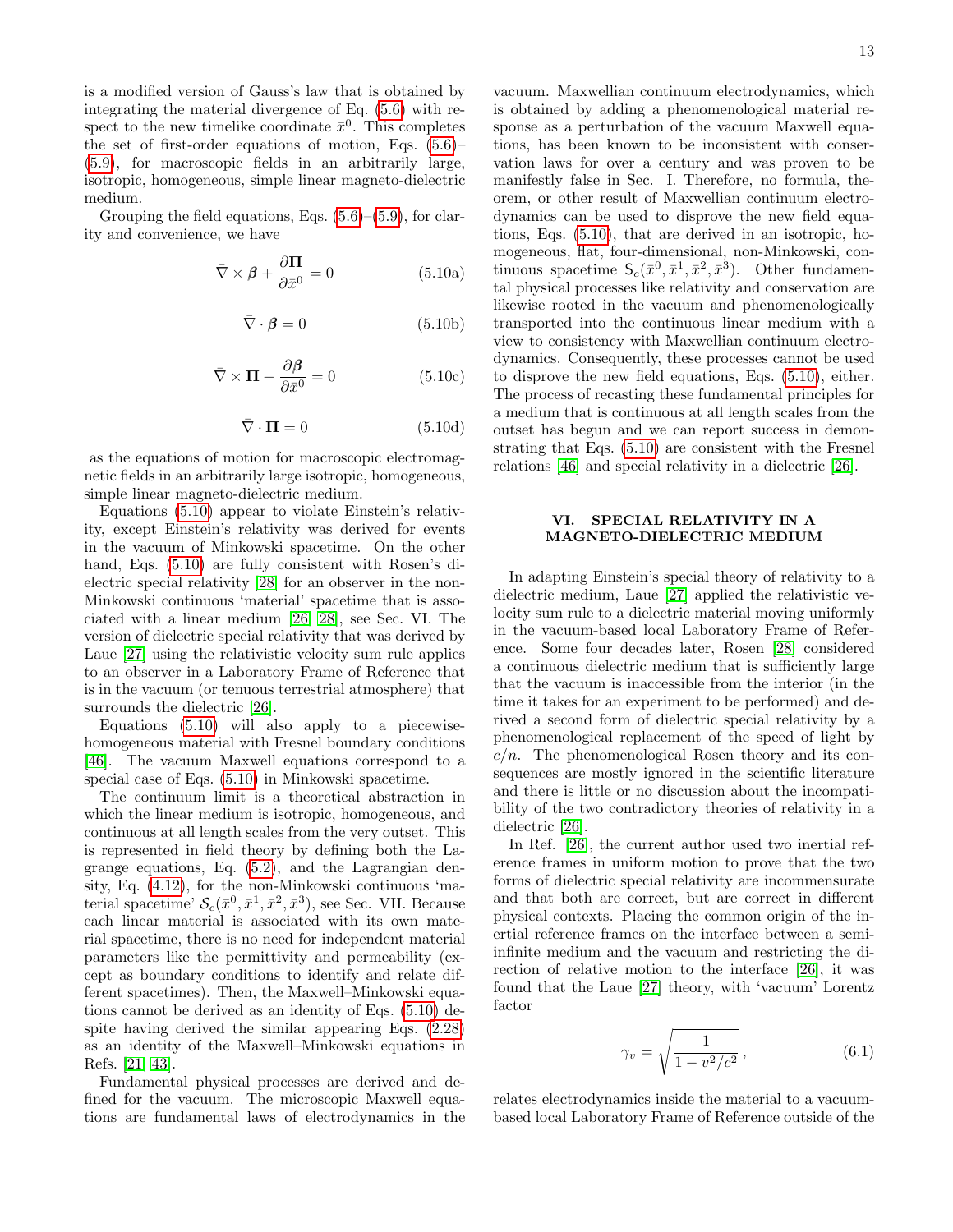material. In contrast, the Rosen [\[28\]](#page-19-6) theory, with 'material' Lorentz factor,

<span id="page-13-2"></span>
$$
\gamma_d = \sqrt{\frac{1}{1 - \varepsilon v^2/c^2}},\tag{6.2}
$$

applies if both inertial reference frames are within an arbitrarily large isotropic, homogeneous, simple linear dielectric medium. In this section, we extend the theory of dielectric special relativity [\[26\]](#page-19-4) to include simple linear magneto-dielectric media.

We consider two inertial frames of reference,  $\bar{S}(\bar{x}, \bar{y}, \bar{z})$ and  $\bar{S}'(\bar{x}', \bar{y}', \bar{z}')$ , in a standard configuration. The origins of the reference frames are located inside an arbitrarily large isotropic homogeneous simple linear magnetodielectric medium. The origins of the two systems coincide at time  $t_0 = 0$  and all clocks are synchronized. At time  $t_c = t'_c = 0$ , a light pulse is emitted from the common origin along the positive  $\bar{y}$  and  $\bar{y}'$  –axes. In the  $\bar{S}$ frame of reference, Fig. 1, the pulse is reflected by a mirror in the medium at  $\bar{y} = D_c$  and returns to the origin at time  $\Delta t_c = 2D_c/c_c$ , where  $c_c$  is the speed of light in the medium. The trajectory of the light pulse in the  $\bar{S}$ <sup>'</sup> frame of reference is shown in Fig. 2. The translation of the  $\bar{S}$ <sup>'</sup> frame is transverse to the  $\bar{y}$ -axis so the distance from the mirror at  $m'_c$  to the  $\bar{x}'$ -axis is  $D_c$ , the same as the distance from the mirror at  $m_c$  to the  $\bar{x}$ -axis. Viewed from the  $\bar{S}'$  frame, the light pulse is emitted from the point of at time  $t'_{c} = 0$ , is reflected from the mirror at point  $m'_{c}$ , and is detected at the point  $d'_{c}$  at time  $t'_{c} = \Delta t'_{c}$ . During that time, the point of emission/detection has moved a distance  $v_c \Delta t'_c$ .

By the Pythagorean theorem, we have

$$
(c_c' \Delta t_c')^2 = (c_c \Delta t_c)^2 + (v_c \Delta t_c')^2, \qquad (6.3)
$$

where we have used reflection symmetry about the midpoint. We write the previous equation as [\[26\]](#page-19-4)

$$
\Delta t_c' = \frac{\Delta t_c}{\sqrt{{c_c'}^2/c_c^2 - v_c^2/c_c^2}}
$$
(6.4)

and define the 'material' Lorentz factor  $\gamma_c$  by

$$
\Delta t_c' = \gamma_c \Delta t_c \tag{6.5}
$$

such that

<span id="page-13-0"></span>
$$
\gamma_c = \frac{1}{\sqrt{{c_c'}^2/c_c^2 - v_c^2/c_c^2}}.
$$
\n(6.6)

In the Laue model, the speed of light in the dielectric depends on the velocity of the block in the Laboratory Frame of Reference. Here, the isotropy of an arbitrarily large homogeneous continuous dielectric medium at rest in the local frame of reference leads us to postulate that light travels at a uniform speed  $c_c$  in the simple linear magneto-dielectric medium, basically the same reasoning that led to the Einstein postulate. Substituting

$$
c'_{c} = c_{c} \tag{6.7}
$$

into Eq. [\(6.6\)](#page-13-0), one obtains

$$
\gamma_c = \frac{1}{\sqrt{1 - v_c^2/c_c^2}}.
$$
\n(6.8)

Using the definitions of the renormalized coordinates, we have  $v_c = n_m v$  and  $c_c = c/n_e$ . Then,

<span id="page-13-1"></span>
$$
\gamma_c = \frac{1}{\sqrt{1 - n_e^2 n_m^2 v^2/c^2}} = \frac{1}{\sqrt{1 - n^2 v^2/c^2}} = \frac{1}{\sqrt{1 - v^2/c^2}}
$$
(6.9)

for a simple linear magneto-dielectric medium  $\bar{c} = c/n$ . There is a different material Lorentz factor for each isotropic homogeneous simple linear magneto-dielectric medium. The vacuum Lorentz factor, Eq. [\(6.1\)](#page-12-1), is a spe-cial case of Eq. [\(6.9\)](#page-13-1) for  $n_e = n_m = 1$ . The Rosen dielectric Lorentz factor, Eq. [\(6.2\)](#page-13-2), is a special case of Eq. [\(6.9\)](#page-13-1) for  $n_m = 1$ .

#### VII. SPACETIME SETTING

If a light pulse is emitted from the origin at a time  $t = 0$  into the empty vacuum of free space then spherical wavefronts are defined by

<span id="page-13-3"></span>
$$
x^2 + y^2 + z^2 = (x^0)^2 \tag{7.1}
$$

in a flat, four-dimensional, vacuum Minkowski spacetime  $S_M(x^0 = ct, x, y, z)$ . Equation [\(7.1\)](#page-13-3) underlies classical electrodynamics and its relationship to Einstein's special relativity.

Consider a quasimonochromatic light pulse that is emitted from the origin  $(\bar{x} = 0, \bar{y} = 0, \bar{z} = 0)$  at 'time'  $\bar{x}^0 = 0$  into an isotropic, homogeneous, simple linear magneto-dielectric medium, instead of the vacuum. In this medium, spherical wavefronts are defined by

$$
\bar{x}^2 + \bar{y}^2 + \bar{z}^2 = (\bar{x}^0)^2 \tag{7.2}
$$

in an isotropic, homogeneous, flat, four-dimensional, non-Minkowski continuous material spacetime  $\mathsf{S}_c(\bar{x}^0, \bar{x}, \bar{y}, \bar{z})$ . There will be a different material spacetime that is associated with each set of refractive indices,  $n_e$  and  $n_m$ .

The four-dimensional 'material' light cone

$$
\bar{x}^2 + \bar{y}^2 + \bar{z}^2 - (\bar{x}^0)^2 = 0 \tag{7.3}
$$

is embedded in the flat four-dimensional non-Minkowski 'material' spacetime  $S_c(\bar{x}^0, \bar{x}, \bar{y}, \bar{z})$  that is associated with a linear, isotropic, homogeneous, simple linear magneto-dielectric medium. The basis functions,  $\exp(-i(\bar{\omega}/c)(\bar{x}^0 - \hat{k} \cdot \bar{r})) + c.c.,$  where  $\bar{r} = (\bar{x}, \bar{y}, \bar{z}),$  define the null surface,  $\bar{x}^0 = \hat{k} \cdot \bar{r}$ . Here,  $\bar{\omega}$  can be associated with  $n_e\omega$ . Fig. 3 is a depiction of the intersection of the 'material' light cone with the  $\bar{x}^0 - \bar{x}$  plane in the flat material spacetime showing the null  $\bar{x}^0 = \bar{x}$ . There will be a different material spacetime for each pair of material constants,  $n_e$  and  $n_m$ , but the half-opening angle of the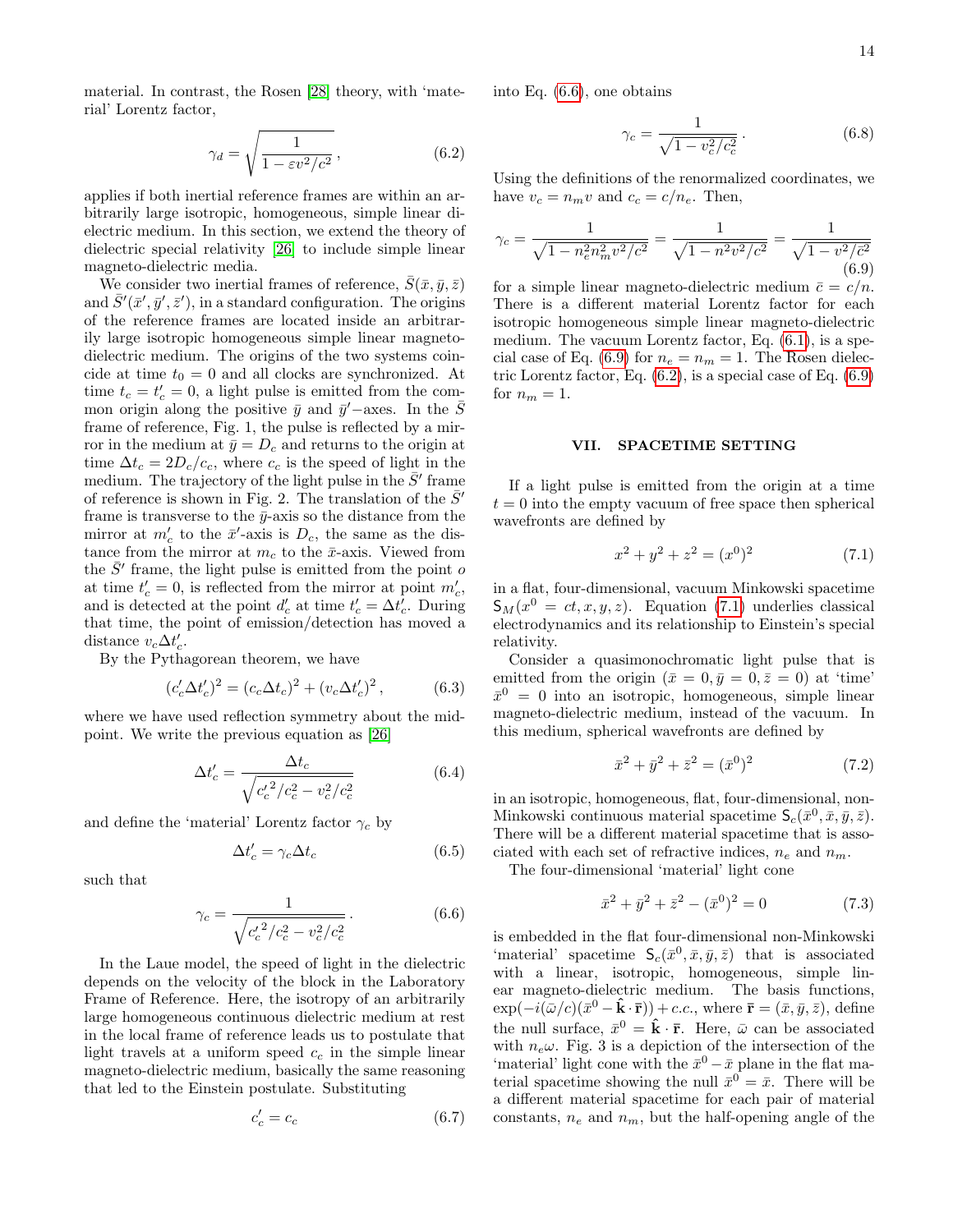

FIG. 1. Path of light in the unprimed coordinate frame.

material light cone will always be  $\alpha = \pi/4$  in that spacetime. The unit slope of the null in the  $\bar{x}^0 - \bar{x}$  plane of the non-Minkowski material spacetime is related to the coordinate speed of light in an isotropic, homogeneous, simple linear medium by

$$
\frac{dx}{dt} = \frac{d\bar{x}}{d\bar{x}^0} \frac{d\bar{x}^0}{dt} \frac{dx}{d\bar{x}} = 1 \cdot \frac{c}{n_e} \cdot \frac{1}{n_m} = \frac{c}{n_e n_m} = \frac{c}{n} = \bar{c}.
$$
 (7.4)

This equation shows that the effective speed of light in a linear magneto-dielectric medium is attributable to two different effects:  $i)$  the renormalization of the timelike coordinate by  $n_e^{-1}$  and ii) the renormalization of the spatial coordinates by  $n_m$ .

The usual characterization of events inside the vacuum light cone as timelike and events outside the vacuum light cone as spacelike also applies to the 'material' spacetime with events inside the renormalized 'material' light cone being timeline and events outside are spacelike. Cerenkov radiation, spontaneous emission, and mass-bearing particle dynamics in a simple linear medium will have to be treated carefully, if at all, because an atom or a charged particle must displace some of the linear medium that is effectively continuous at all length scales.

# VIII. LORENTZ TRANSFORMATION PROPERTIES

Maxwellian continuum electrodynamics is based on averaging the interaction of microscopic fields with tiny bits of polarizable and magnetizable matter embedded in the vacuum. In the vacuum, Lorentz transformations of the coordinates follow from the invariance of

$$
s^2 = (x^0)^2 - x^2 - y^2 - z^2.
$$
 (8.1)

Then it makes sense to apply Lorentz invariance to the microscopic theory before the interactions are averaged



FIG. 2. Path of light in the primed coordinate frame.



FIG. 3. Null cone for light depicted in the  $\bar{x}^0 - \bar{x}$  plane of a flat, non-Minkowski material spacetime that corresponds to a linear magneto-dielectric medium.

in the continuum approximation and to apply Lorentz invariance to 'real' magneto-dielectric materials that are comprised almost entirely of empty space. Except, a macroscopic linear medium is defined as being continuous at all length scales from the very outset because the performing of such a macroscopic average from microscopic particles, fields, and interactions requires assumptions, approximations, and limiting behavior that become dubious in their complexity. Consequently, the assumption of Lorentz invariance for a macroscopic linear medium appears to be well-founded, based on the microscopic model, but it is manifestly not well-founded for macroscopic fields in continuous linear media.

By now, we should know that Lorentz invariance is not a symmetry of light in a macroscopic linear medium [\[29\]](#page-19-7) and we cannot re-discretize or un-average the physics in order to impose Lorentz invariance. Instead, the invariance of

$$
(\bar{s})^2 = (\bar{x}^0)^2 - (\bar{x}^1)^2 - (\bar{x}^2)^2 - (\bar{x}^3)^2 \tag{8.2}
$$

for monochromatic light in an arbitrarily large, isotropic,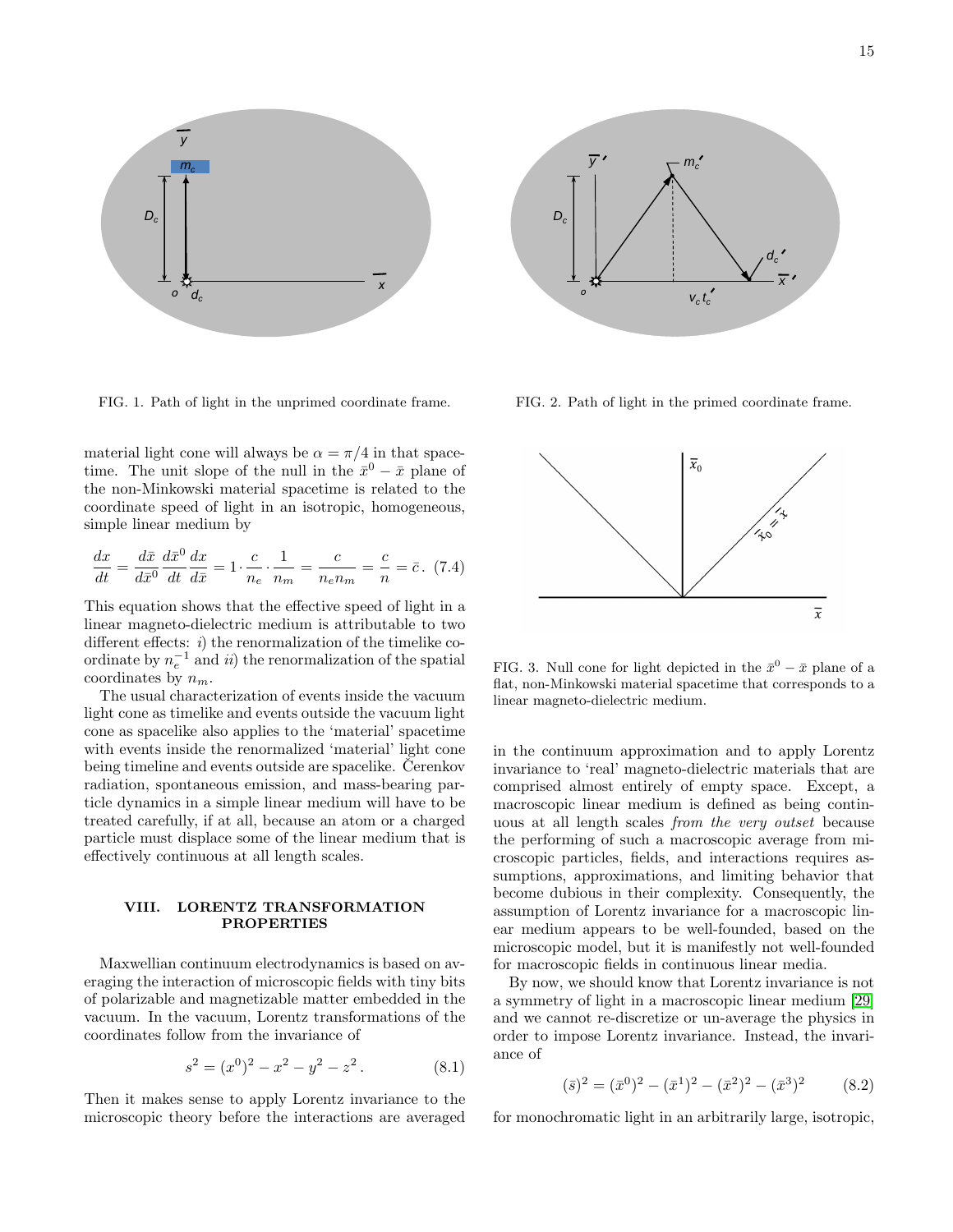homogeneous simple linear medium imposes the conditions for linear medium-specific Lorentz-like transformations of the coordinates  $(\bar{x}^0, \bar{x}^1, \bar{x}^2, \bar{x}^3)$  of a flat four-dimensional non-Minkowski material spacetime  $\mathsf{S}_c(\bar{x}^0, \bar{x}, \bar{y}, \bar{z})$ . The special Lorentz-like transformations (with **v** parallel to the  $\bar{x}$ -axis) take the form

$$
\bar{x}^{0'} = \gamma_c \left( \bar{x}^0 - (n_e n_m v/c) \bar{x}^1 \right) = \gamma_c \left( \bar{x}^0 - (n v/c) \bar{x}^1 \right)
$$
\n(8.3a)  
\n
$$
\bar{x}^{1'} = \gamma_c \left( \bar{x}^1 - (n_e n_m v/c) \bar{x}^0 \right) = \gamma_c \left( \bar{x}^1 - (n v/c) \bar{x}^0 \right)
$$
\n(8.3b)

$$
\bar{x}^{2'} = \bar{x}^2 \tag{8.3c}
$$

$$
\bar{x}^{3'} = \bar{x}^3 \tag{8.3d}
$$

in a simple linear medium. The index-dependent Lorentz-like transformation confirms the observations of Ravndal [\[29\]](#page-19-7) that the invariance properties of a linear medium differ from Lorentz invariance of the vacuum.

#### IX. TENSOR FORMULATION

With the advent of special relativity, the 3-vector formulation of electrodynamics became archaic. The tensor formalism allows the development of electrodynamics in the context of general properties of physical laws on Minkowski spacetime in a form that is manifestly invariant under Lorentz transformations. "Increasing the sophistication of the notation simplifies the appearance of the governing equations, revealing hidden symmetries and deeper meaning in the equations of electromagnetism" [\[48\]](#page-19-26).

The fundamental laws of physics are formulated in the vacuum and Minkowski spacetime is empty. That is not considered to be a problem for continuous media because 'real' matter is mostly empty space. Except, Feynman's [\[49\]](#page-19-27) pedagogy makes it clear that there is a place in physics for macroscopic descriptions of fields and matter. Physical theory that is formulated for enumerated localized microscopic particles and microscopic fields interacting in a vacuum and defined on an empty Minkowski spacetime is always correct, but it is manifestly unjustified for macroscopic fields in an effective medium that is isotropic, homogeneous, and continuous at all length scales from the very outset.

In this section, we will develop an expressly macroscopic tensor formulation of continuum electrodynamics based on the macroscopic field equations, Eqs. [\(5.10\)](#page-12-0).

It is straightforward to use algebra and calculus in order to construct the energy–momentum tensor as a theorem of the macroscopic field equations. The derivation of the energy continuity equation follows the same procedure that was used to derive Poynting's theorem, Eq. [\(2.9\)](#page-4-0), as an identity of the Maxwell–Minkowski equations. We combine Eqs. [\(5.10\)](#page-12-0) to derive a theorem of macroscopic continuum electrodynamics in the form the scalar energy continuity equation

<span id="page-15-1"></span>
$$
\frac{\partial u_c}{\partial \bar{x}^0} + \bar{\nabla} \cdot \mathbf{s}_c = 0, \qquad (9.1)
$$

in the continuous material spacetime where

$$
u_c = \frac{1}{2}(\Pi^2 + \beta^2)
$$
 (9.2)

is the continuous energy density and

<span id="page-15-5"></span>
$$
\mathbf{s}_c = c\boldsymbol{\beta} \times \boldsymbol{\Pi} \tag{9.3}
$$

is the continuous 'material' energy-flux vector. Similarly we combine Eqs. [\(5.10\)](#page-12-0) to form the vector momentum continuity theorem

<span id="page-15-0"></span>
$$
\frac{\partial g_c^i}{\partial \bar{x}^0} + \sum_j \frac{\partial}{\partial \bar{x}^j} \mathsf{W}_c^{ij} = 0 \tag{9.4}
$$

in component form, where

<span id="page-15-4"></span>
$$
\mathbf{g}_c = \frac{\beta \times \Pi}{c} \tag{9.5}
$$

denotes the 'material' momentum density and

$$
\mathsf{W}_{c}^{ij} = -\Pi^{i}\Pi^{j} - \beta^{i}\beta^{j} + \frac{1}{2}(\Pi^{2} + \beta^{2})\delta^{ij} \tag{9.6}
$$

are the elements of a rank 3 matrix. Readers that are not familiar with the procedure used to derive Eq. [\(9.4\)](#page-15-0) can consult Ref. [\[10\]](#page-18-13), Sec. 6.8 of Ref. [\[35\]](#page-19-13), or similar reference.

The scalar energy continuity equation, Eq. [\(9.1\)](#page-15-1), and the scalar components of the vector momentum continuity equation, Eqs. [\(9.4\)](#page-15-0), can be written, row-wise, as a single differential equation [\[42\]](#page-19-19)

<span id="page-15-2"></span>
$$
\bar{\partial}_{\beta} \mathsf{T}^{\alpha \beta}_c = 0 \tag{9.7}
$$

as a matter of linear algebra, where

$$
\bar{\partial}_{\beta} = \left(\frac{\partial}{\partial \bar{x}^0}, \bar{\nabla}\right) \tag{9.8}
$$

is the 'material' four-divergence operator. The 'tensor' differential equation, Eq. [\(9.7\)](#page-15-2), is a theorem of the macroscopic field equations, Eqs. [\(5.10\)](#page-12-0), and the diagonally symmetric matrix  $\mathsf{T}_c^{\alpha\beta}$  is

<span id="page-15-3"></span>
$$
\mathsf{T}_{c}^{\alpha\beta} = \begin{bmatrix} u & s_{c}^{1}/c & s_{c}^{2}/c & s_{c}^{3}/c \\ cg_{c}^{1} & \mathsf{W}_{c}^{11} & \mathsf{W}_{c}^{12} & \mathsf{W}_{c}^{13} \\ cg_{c}^{2} & \mathsf{W}_{c}^{21} & \mathsf{W}_{c}^{22} & \mathsf{W}_{c}^{23} \\ cg_{c}^{3} & \mathsf{W}_{c}^{31} & \mathsf{W}_{c}^{32} & \mathsf{W}_{c}^{33} \end{bmatrix}, \qquad (9.9)
$$

by construction. Obviously, the intent is to identify  $W_c^{ij}$  as the continuum electrodynamic stress tensor, to identify  $\mathsf{T}_c^{\alpha\beta}$  as the continuum electrodynamic energy– momentum tensor, and to identify the differential equation, Eq. [\(9.7\)](#page-15-2), with the local electromagnetic conservation law.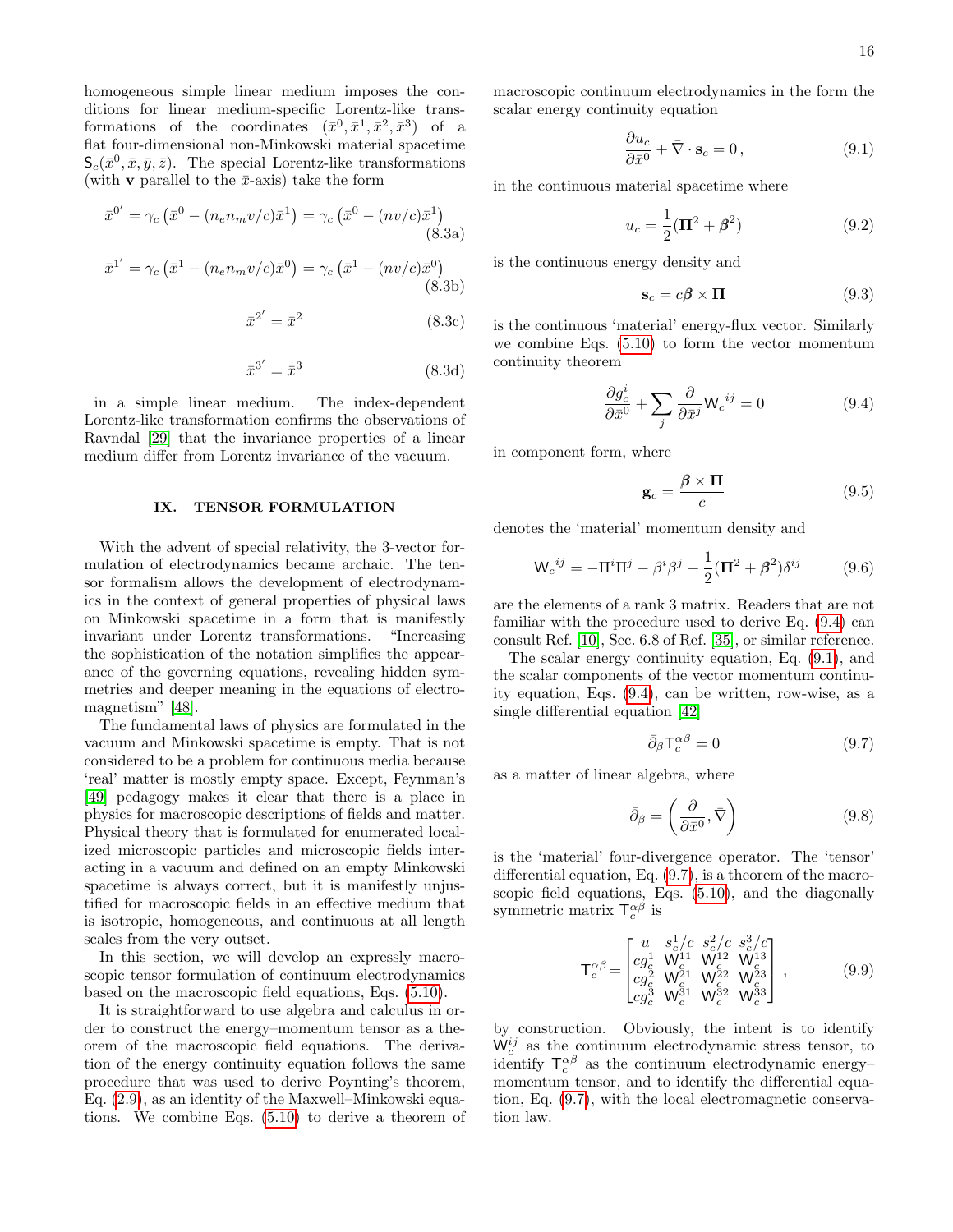We can re-formulate most of the other features of tensor electrodynamics, c.f., Sec. 11 of Ref. [\[35\]](#page-19-13). We construct the field strength tensor

<span id="page-16-0"></span>
$$
\mathsf{F}_c^{\alpha\beta} = \begin{bmatrix} 0 & \mathbf{\Pi}_x & \mathbf{\Pi}_y & \mathbf{\Pi}_z \\ -\mathbf{\Pi}_x & 0 & -\beta_z & \beta_y \\ -\mathbf{\Pi}_y & \beta_z & 0 & -\beta_x \\ -\mathbf{\Pi}_z & -\beta_y & \beta_x & 0 \end{bmatrix} \tag{9.10}
$$

and the dual field-strength tensor

$$
\mathcal{F}_c^{\alpha\beta} = \begin{bmatrix} 0 & -\beta_x & -\beta_y & -\beta_z \\ \beta_x & 0 & -\Pi_z & \Pi_y \\ \beta_y & \Pi_z & 0 & -\Pi_x \\ \beta_z & -\Pi_y & \Pi_x & 0 \end{bmatrix}
$$
(9.11)

such that

$$
\bar{\partial}_{\alpha} \mathsf{F}_{c}^{\alpha \beta} = 0 \tag{9.12a}
$$

$$
\bar{\partial}_{\alpha} \mathcal{F}_{c}^{\alpha \beta} = 0 \tag{9.12b}
$$

constitute an identity of the macroscopic field equations, Eqs.  $(5.10)$ . The energy–momentum tensor, Eq.  $(9.9)$ ,

$$
T_c^{\alpha\beta} = F^{\alpha\mu}F_{\mu}^{\beta} + \frac{1}{4}g^{\alpha\beta}F_{\mu\sigma}F^{\mu\sigma}
$$
 (9.13)

and the Lagrangian density, Eq. [\(4.12\)](#page-10-6),

$$
\mathcal{L}_c = \frac{1}{2} \left( \mathbf{\Pi}^2 - \boldsymbol{\beta}^2 \right) = -\frac{1}{4} \mathsf{F}_{\alpha\beta} \mathsf{F}^{\alpha\beta} \tag{9.14}
$$

are easily demonstrated by substitution of the field strength tensor, Eq. [\(9.10\)](#page-16-0). Combining the definitions Eq.  $(9.5)$  and Eq.  $(9.3)$  we obtain

$$
\mathbf{s} = c^2 \mathbf{g} \,. \tag{9.15}
$$

The trace of the energy–momentum tensor vanishes

$$
g_{\alpha\alpha}T_c^{\alpha\alpha} = 0 \tag{9.16}
$$

corresponding to a continuous flow of massless particles. Substituting  $\mathbf{s} = c^2 \mathbf{g}$  into the energy–momentum tensor, Eq. [\(9.9\)](#page-15-3), we have the symmetry property

<span id="page-16-1"></span>
$$
\mathsf{T}_c^{\alpha\beta} = \mathsf{T}_c^{\beta\alpha} \,. \tag{9.17}
$$

Using the symmetry property, Eq. [\(9.17\)](#page-16-1), of the energy– momentum tensor, we obtain

$$
\bar{\partial}_{\alpha} \mathsf{T}^{\alpha \beta}_{c} = 0 \tag{9.18}
$$

from Eq. [\(9.7\)](#page-15-2).

Returning to Maxwellian continuum electrodynamics for a moment, the well-known Minkowski energy– momentum tensor can be constructed by linear algebra from macroscopic energy and momentum continuity equations that are theorems of the Maxwell–Minkowski equations, but the Minkowski energy–momentum tensor is not symmetric. The Faraday law, Eq. [\(2.3b\)](#page-3-4), in a linear medium

$$
\nabla \times \mathbf{E} - \frac{\partial \mathbf{B}}{\partial (ct)} = 0 \tag{9.19}
$$

has the same timelike coordinate as the Faraday law in the vacuum Minkowski spacetime,  $S_v(x^0 = ct, z, y, z)$ . In contrast, the Maxwell–Ampère law, Eq.  $(2.3a)$ ,

$$
\nabla \times \mathbf{B} + \frac{\partial \mathbf{E}}{\partial (ct/n^2)} = 0 \tag{9.20}
$$

has a renormalized temporal coordinate that we would associate with the non-Minkowski spacetime,  $S<sub>2</sub>(ct/n<sup>2</sup>, z, y, z)$ . These equations cannot be combined self-consistently to form valid energy and momentum continuity equations because they are based on different coordinate systems and belong in different spacetimes. The Minkowski energy-momentum tensor is not symmetric because the macroscopic Maxwell–Minkowski equations are inconsistently defined in a pathological spacetime. In contrast, all of the new macroscopic field equations are in the continuous 'material' spacetime,  $\mathsf{S}_{c}(\bar{x}^0, \bar{x}, \bar{y}, \bar{z})$  that is consistent with the electric and magnetic properties of the linear medium.

### X. EXPERIMENTAL CONFIRMATION

#### A. The Balazs thought experiment

In 1953, Balazs [\[33\]](#page-19-11) proposed a thought experiment to resolve the Abraham–Minkowski controversy. The thought experiment was based on the law of conservation of momentum and a theorem that the center of massenergy moves at a uniform velocity [\[50\]](#page-19-28). The application of this theorem indicates that microscopic constituents of the material that carry mass also travel with the field.

The relativistic total energy

<span id="page-16-2"></span>
$$
E = (\mathbf{p} \cdot \mathbf{p}c^2 + m^2c^4)^{1/2}
$$
 (10.1)

becomes the Einstein formula  $E = mc^2$  for massive particles in the limit  $\mathbf{v}/c \to 0$ . For massless particles, like photons, Eq. [\(10.1\)](#page-16-2) becomes

<span id="page-16-3"></span>
$$
\mathbf{p} = \frac{E}{c}\hat{\mathbf{e}}_k = \frac{\hbar\omega_0}{c}\hat{\mathbf{e}}_k, \qquad (10.2)
$$

where  $\hat{\mathbf{e}}_k$  is a unit vector in the direction of motion. Equation [\(10.2\)](#page-16-3) defines the instantaneous momentum of a photon traveling at speed c.

Consider a photon that enters a material that is composed of electric and magnetic dipoles embedded in the vacuum. The photon travels at speed  $c$  between scattering events [\[49\]](#page-19-27), but due to scattering the effective speed of the photon in the incident direction is  $c/n$ . Due to the reduced effective speed of individual photons, an unimpeded, inviscid, incoherent, incompressible flow of noninteracting photons in the continuum limit travels at an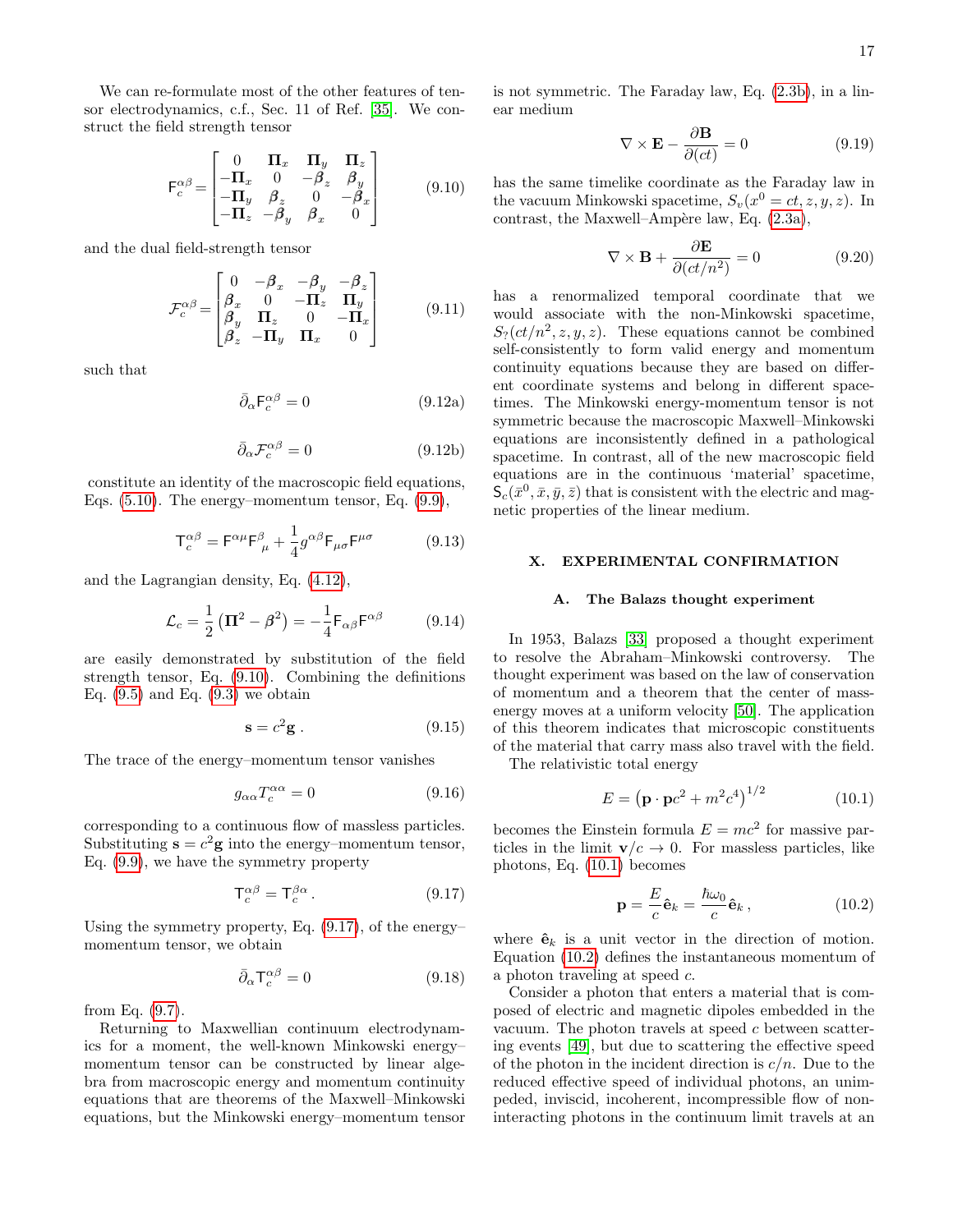average speed of  $c/n$  and the longitudinal extent of the field in the direction of the flow is reduced by a factor of  $n.$  Then the photon density, the energy density, and the momentum density are increased by a factor  $n$ . Integrating the quantities over the reduced longitudinal width of the field, the energy and momentum are constant as the field leaves vacuum and enters a dielectric medium without needing to assume any material motion. Due to the decreased velocity and increased density, the energy velocity of the ensemble is  $c = n \cdot c/n$ . Then the energy velocity of a field into and through a linear medium moves at a constant speed  $c$  because of the enhanced photon density. The mass-polariton (MP) model [\[51\]](#page-19-29) of propagation of the electromagnetic field in which the propagating field combines with mass-bearing particles of a continuous dielectric is not supported. Because the density of photons is larger due to the reduced average velocity, the higher density of photons corresponds to an increase in energy density and momentum density in the macroscopic field. Then, the macroscopic field in a linear medium that corresponds to the energy of a single photon occupies a smaller volume than the volume occupied in the vacuum. Likewise, a smaller volume of the field is associated with the momentum of a single photon. An additional issue with the photon description of light propagation in a continuous dielectric is illustrated by the commingling of macroscopic fields and the macroscopic refractive index with microscopic photon momentum and momentum states in a description of photon recoil momentum in a medium [\[52\]](#page-19-30).

As an electromagnetic field propagates from vacuum into a simple linear medium, the 'effective' velocities of photons in the field are reduced creating an enhancement of the classical energy density  $u_c = (\mathbf{\Pi}^2 + \beta^2)/2$  and the classical momentum density  $\mathbf{g}_c = \boldsymbol{\beta} \times \mathbf{\Pi}/c$ , compared to the vacuum. For finite pulses in a dielectric, the enhanced energy density is offset by a narrowing of the pulse so that the electromagnetic energy

$$
U_{total} = \int_{\Sigma} \frac{1}{2} \frac{\Pi^2 + \beta^2}{c} dv, \qquad (10.3)
$$

is time independent for quasimonochromatic fields in the plane-wave limit. The electromagnetic energy is the total energy by virtue of being constant in time. Likewise, the electromagnetic momentum,

<span id="page-17-0"></span>
$$
\mathbf{G}_{total} = \int_{\Sigma} \frac{\beta \times \Pi}{c} dv, \qquad (10.4)
$$

is time independent and is the total momentum.

Invoking the Einstein mass–energy equivalence, it is argued that some microscopic constituents of the dielectric must be accelerated and then decelerated by the field; otherwise the theorem that the center of mass–energy moves at a constant velocity is violated [\[14\]](#page-18-10). For a distribution of particles of mass  $m_i$  and velocity  $\mathbf{v}_i$ , the total momentum

$$
\mathbf{P}_{total} = \sum_{i} m_i \mathbf{v}_i \tag{10.5}
$$

is the sum of the momentums of all the particles  $i$  in the distribution. If the mass of each particle  $m_i$  is constant, the statement that the velocity of the center of mass

$$
\mathbf{v}_{CM} = \frac{\sum_{i} m_i \mathbf{v}_i}{\sum_{i} m_i}
$$
(10.6)

is constant is a statement of conservation of total momentum.

Because of the enhanced momentum density of the field in a dielectric, the differential of electromagnetic momentum

$$
\delta \mathbf{p} = \frac{\beta \times \mathbf{\Pi}}{c} \delta v \tag{10.7}
$$

that is contained in an element of volume  $\delta v$  (a 'particle'), is a factor of n greater than in the vacuum. Then the  $mass–energy of each 'particle' m<sub>i</sub> is not constant as would$ be required for the center-of-mass theorem. For a finite pulse, the narrower pulse width offsets the enhanced momentum density allowing the macroscopic electromagnetic momentum, like the macroscopic electromagnetic energy, to be constant in time as the field enters, and exits, the simple linear medium through the gradientindex antireflection coating. Consequently, there is no need to hypothesize mass-polariton quasiparticles [\[51\]](#page-19-29) or any other material constituents of the continuous linear medium to be in motion in order to preserve the conservation of linear momentum. Even though the velocity of light slows to  $c/n$ , the hypothetical Minkowski pull-force is also disproved.

#### B. The Jones–Richards experiment

One of the enduring questions of the Abraham– Minkowski controversy is why the Minkowski momentum is so often measured experimentally while the Abraham form of momentum is so favored in theoretical work. We now have the tools to answer that question. The Minkowski momentum is not measured directly, but inferred from a measured index dependence of the optical force on a mirror placed in a dielectric fluid [\[1,](#page-18-0) [15,](#page-18-11) [34\]](#page-19-12). The force on the mirror is

<span id="page-17-2"></span>
$$
\mathbf{F} = \frac{d}{d\bar{x}_0} (2c\mathbf{G}_{total}) = \frac{d}{d\bar{x}_0} \int_V 2\beta \times \mathbf{\Pi} \,\delta(z) dv \,, \quad (10.8)
$$

which depends on the total momentum density, Eq. [\(10.4\)](#page-17-0). If we were to assume  $\mathbf{F} = 2d\mathbf{G}_M/dt$ , which is the relation between momentum and force in an otherwise empty Minkowski spacetime, then we would write

<span id="page-17-1"></span>
$$
\mathbf{F} = \frac{1}{c} \frac{d}{dt} \int_{V} 2\mathbf{D} \times \mathbf{B} \,\delta(z) dv. \tag{10.9}
$$

Then one might use Eq. [\(10.9\)](#page-17-1) of interpret the results of an experiment in such a way that the momentum density of the field in the dielectric fluid is the Minkowski momentum density.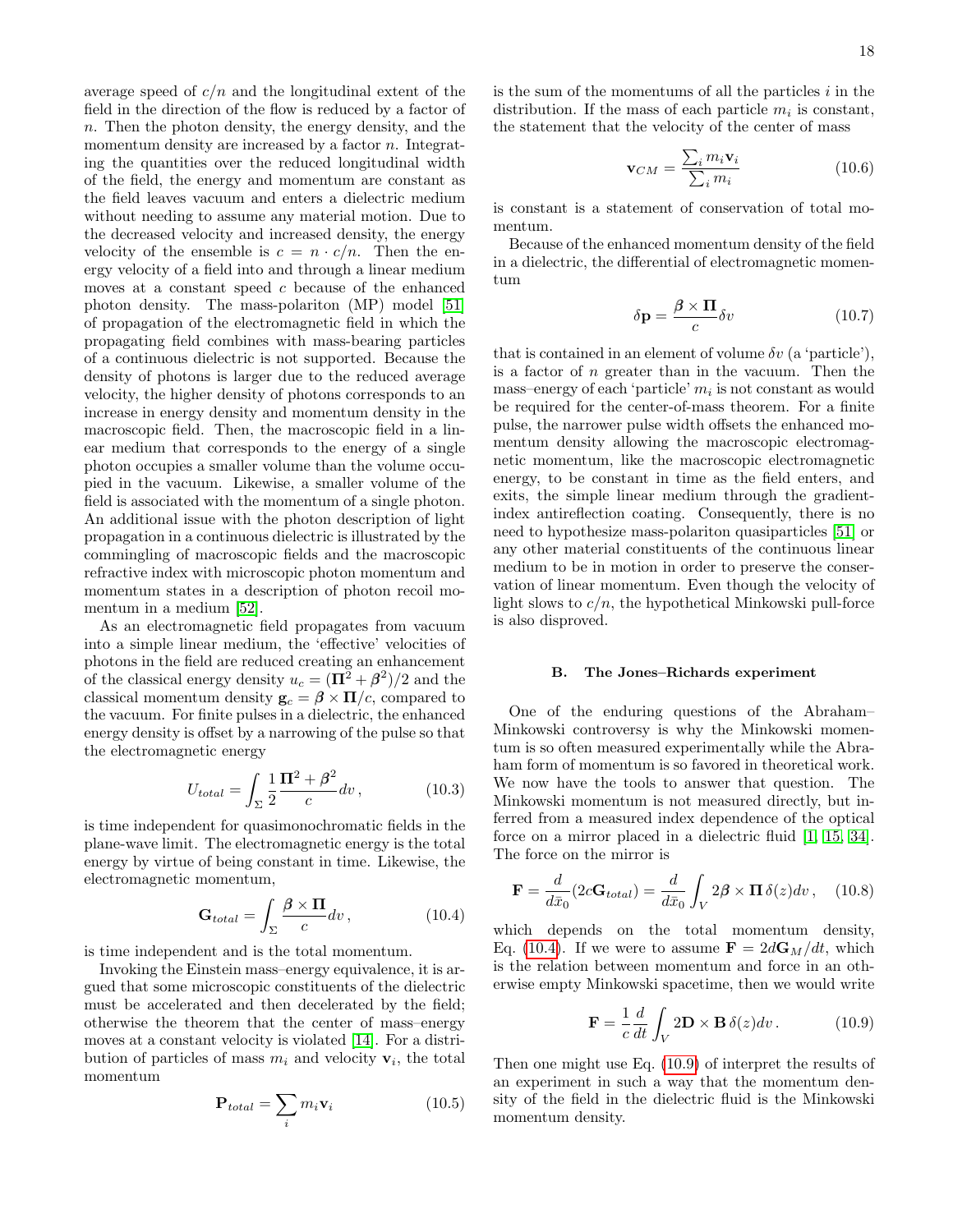The measured force on the mirror in the Jones– Richards experiment [\[34\]](#page-19-12) is consistent with both Eqs.  $(10.8)$  and Eqs.  $(10.9)$ , depending on what theory you use to interpret the results. Clearly an experiment that measures force, instead of directly measuring the change in momentum in the dielectric, will not conclusively distinguish the momentum density. Specifically, the Jones–Richards experiment does not prove that the Minkowski momentum density is the momentum density in the dielectric, as has been argued, nor does it prove that the continuum momentum density, Eq. [\(9.5\)](#page-15-4), is the momentum density in the dielectric.

# XI. SUMMARY

It has been said that physics is an experimental science and that physical theory must be constructed on the solid basis of observations and measurements. That is certainly true for serendipitous discoveries like x-rays and radioactivity; But Maxwell [\[53\]](#page-19-31) used inductive reasoning to modify the Ampère law and construct the laws of electrodynamics two decades before Hertz [\[54\]](#page-19-32) demonstrated the existence of electromagnetic waves. Later, Einstein's theory of relativity was criticized for violating the 'well-established' principle of absolute simultaneity [\[47\]](#page-19-25). The law of conservation of mass became the law of conservation of mass–energy long before any measure19

ments of relativistic mass effects. Mathematics is the language of physics and there are many other examples (nonlinear optics, high-energy physics, negative refraction, etc.) in which theoretical physics leads experiments by a substantial period of time.

Axiomatic formal theory is a cornerstone of abstract mathematics. The contradiction of valid theorems of Maxwellian continuum electrodynamics proves, unambiguously, that Maxwellian continuum electrodynamics is false. Having proven Maxwellian continuum electrodynamics to be manifestly false, as it has been proven false by the Abraham–Minkowski momentum contradiction for over a century, we established a reformulation of theoretical continuum electrodynamics by deriving equations of motion for the macroscopic fields from a generalized Lagrangian field theory. For every simple linear medium there is a different set of equations of motion based in a different continuous 'material' spacetime with coordinates that are renormalized by the linear permittivity and linear permeability. The Abraham–Minkowski controversy is trivially resolved because the tensor total energy–momentum continuity theorem, the total energy– momentum tensor, the total momentum, and the total energy are fully electromagnetic, unique, and conserved for a closed (complete) model system consisting of a simple linear dielectric block draped with a gradientindex antireflection coating that is illuminated by quasimonochromatic light.

- <span id="page-18-0"></span>[1] R. N. C. Pfeifer, T. A. Nieminen, N. R. Heckenberg, and H. Rubinsztein-Dunlop, Colloquium: momentum of an electromagnetic wave in dielectric media, Rev. Mod. Phys. 79, 1197–1216 (2007).
- <span id="page-18-4"></span>[2] I. Brevik, Radiation Forces and the Abraham–Minkowski Problem, Mod. Phys. Lett. A 33, 1830006 (2018).
- [3] I. Brevik, Minkowski momentum resulting from a vacuum-medium mapping procedure, and a brief review of Minkowski momentum experiments, Ann. Phys. (N Y) 377, 10-21 (2017).
- <span id="page-18-14"></span>[4] I. Brevik, Analysis of recent interpretations of the Abraham–Minkowski problem, Phys. Rev. A 98, 043847 (2018).
- <span id="page-18-1"></span>[5] C. Wang, *Can the Abraham Light Momentum and Energy* in a Medium Constitute a Lorentz Four-Vector, J. Mod. Phys. 4, 1123-1132 (2013).
- <span id="page-18-2"></span>[6] J. P. Gordon, Radiation forces and momenta in dielectric media, Phys. Rev. A 8, 14–21 (1973).
- [7] P. L. Saldanha and J. S. O. Filho, Hidden momentum and the Abraham–Minkowski debate, Phys. Rev. A 95, 043804 (2017).
- <span id="page-18-3"></span>[8] V. P. Torchigin and A. V. Torchigin, Resolution of the Age-Old Dilemma about a Magnitude of the Momentum of Light in Matter, Phys. Res. Int. 2014, 12636.
- <span id="page-18-5"></span>[9] D. J. Griffiths, Resource Letter EM-1: Electromagnetic Momentum, Am. J. Phys. 80, 7-18 (2012).
- <span id="page-18-13"></span>[10] P. W. Milonni and R. W. Boyd, Momentum of light in a dielectric medium, Adv. Opt. Photonics 2, 519–553 (2010).
- [11] B. A. Kemp, Resolution of the Abraham–Minkowski debate: Implications for the electromagnetic wave theory of light in matter, J. Appl. Phys. **109**, 111101 (2011).
- [12] B. A. Kemp, Macroscopic Theory of Optical Momentum, Prog. Opt. 20, 437–488 (2015).
- [13] P. Penfield, Jr. and H. A. Haus, *Electrodynamics of Mov*ing Media, MIT Press, Cambridge (1967).
- <span id="page-18-10"></span>[14] S. M. Barnett, Resolution of the Abraham–Minkowski dilemma, Phys. Rev. Lett. **104**, 070401 (2010).
- <span id="page-18-11"></span>[15] S. M. Barnett and R. Loudon, The enigma of optical momentum in a medium, Phil. Trans. A 368, 927-939  $(2010).$
- [16] M. Kranys, The Minkowski and Abraham Tensors, and the Non-Uniqueness of Non-Closed Systems, Int. J. Engng. Sci. 20, 1193-1213 (1982).
- <span id="page-18-6"></span>[17] T. Ramos, G. F. Rubilar and Y. N. Obukhov, Relativistic analysis of the dielectric Einstein box: Abraham, Minkowski, and the total energy–momentum tensors, Phys. Lett. A **375**, 1703-1709 (2011).
- <span id="page-18-7"></span>[18] H. Minkowski, Die Grundgleichungen für die elektromagnetischen Vorgänge in bewegten Körpern, Natches. Ges. Wiss. Göttingen, 53-111 (1908).
- <span id="page-18-8"></span>[19] M. Abraham, Zur Elektrodynamik bewegter Körper, Rend. Circ. Mat. Palermo, 28, 1-28 (1909).
- <span id="page-18-9"></span>[20] I. Brevik, Experiments in phenomenological electrodynamics and the electromagnetic energy–momentum tensor, Phys. Rep. 52, 133-201 (1979).
- <span id="page-18-12"></span>[21] M. E. Crenshaw, Electromagnetic momentum and the energy-momentum tensor in a linear medium with mag-